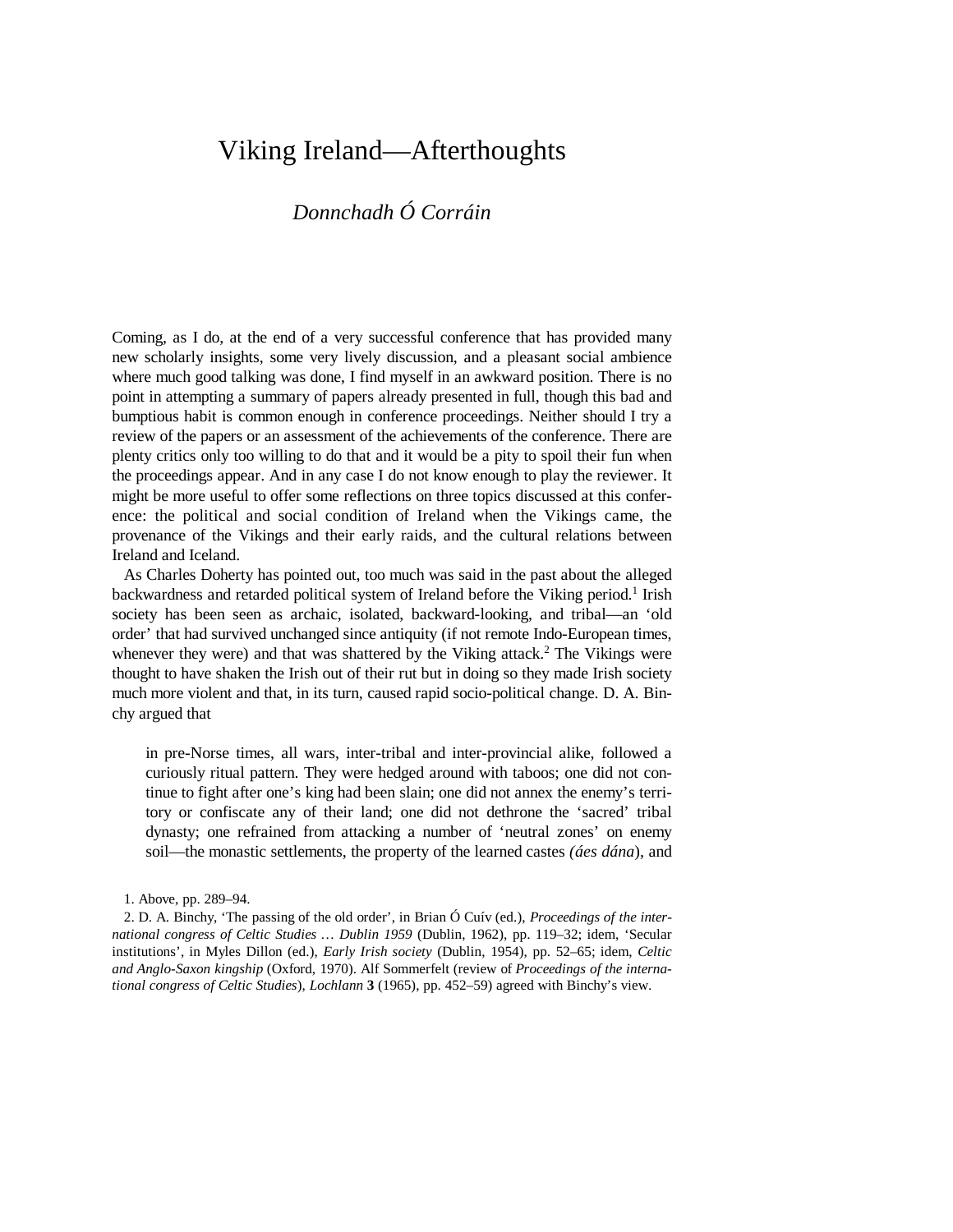so on. Now, however, the Irish found themselves faced with an alien foe who respected none of the traditional conventions  $\sim$ ...<sup>3</sup>

These opinions derive from too narrow and too selective an interpretation of the Irish law texts, deeply coloured by literary texts of uncertain date that are open to a different interpretation. Some of these, legal and literary, were in any case written in the ninth century and later.<sup>4</sup> The 'old order' is very much the product of Binchy's singular reading of the law tracts. The annals and genealogies tell a different story and reveal a pre-Viking Ireland ruled by aristocrats and kings, some claiming to be kings of Ireland, who had long been engaged in precisely the activities he would refer to the Viking impact—and engaged in them for a long time.<sup>5</sup>

In the eighth and ninth centuries and later, political power was held by an aggressive and confident upper class with a well-developed ideology of kingship and a keen historical awareness. Inherited and exotic, native and christian elements were mingled in the Irish idea of kingship—clear enough to historians (others tend to dabble in primitivist and Indo-Europeanist fantasies),<sup>6</sup> transparent to contemporaries. The inherited metaphor of the sacred marriage of king and goddess and the related idea of the righteousness of the king by which humans and nature became fertile were elaborately articulated in the sagas (many are contemporary with the Viking period, some later) and skilfully integrated, at least as early as the seventh and eighth centuries, with christian concepts of kingship derived very largely from the potent images of Old Testament kingship<sup>7</sup>—and the literary and legal-theoretical expressions of these ideas belong together for they are the work of the same clerical scholars. At an early period—very likely, from the beginnings of christianity in Ireland—the churchmen sought a christian kingship. They were the advisers and confidants of kings, urging

#### 3. Binchy, 'The passing of the old order', p. 128.

4. For example, *Cath Maige Tuired*, ed. Elizabeth Gray, Irish Texts Society **52** (1982), pp. 28, 36–38 (§§25, 50–51); John Carey, 'Myth and mythography in *Cath Maige Tuired*', *Studia Celtica*, **24–25** (1989/90), pp. 53–69. Carey makes the point that *Cath Maige Tuired*, regarded as the single most important source for early Irish mythology, reflects the ninth-century Viking wars including such notable events as the plundering of the Boyne tombs and the Viking references are not to be excised as intrusive.

5. D. Ó Corráin, *Ireland before the Normans* (Dublin, 1972), pp. 29–32, 44–45; idem, 'Nationality and kingship in pre-Norman Ireland', in T. W. Moody (ed.), *Nationality and the pursuit of national independence*, Historical Studies **11** (Belfast, 1978), pp. 1-35, at pp. 8–11.

6. K. R. McCone, *Pagan past and christian present* (Maynooth, 1990), pp. 107–37.

7. S. Hellmann (ed.), *Ps-Cyprianus De XII abusiuis saeculi*, Texte und Untersuchungen **34** (Leipzig, 1909); H. Wasserschleben (ed.), *Die irische Kanonensammlung* (Leipzig, 1885), pp. 76–85 ('De regno'); Fergus Kelly (ed. and transl.), *Audacht Morainn* (Dublin, 1976); Kuno Meyer (ed. and transl.), *The instructions of king Cormac*, Todd Lecture Series **15** ( Dublin, 1909) is perhaps best seen as ninth-century courtly literature that expresses similar ideas; for ninthcentury developments of these ideas on the continent see S. Hellmann, *Sedulius Scottus*, Quellen und Untersuchungen zur lateinischen Philologie des Mittelalters **1** (Munich, 1906).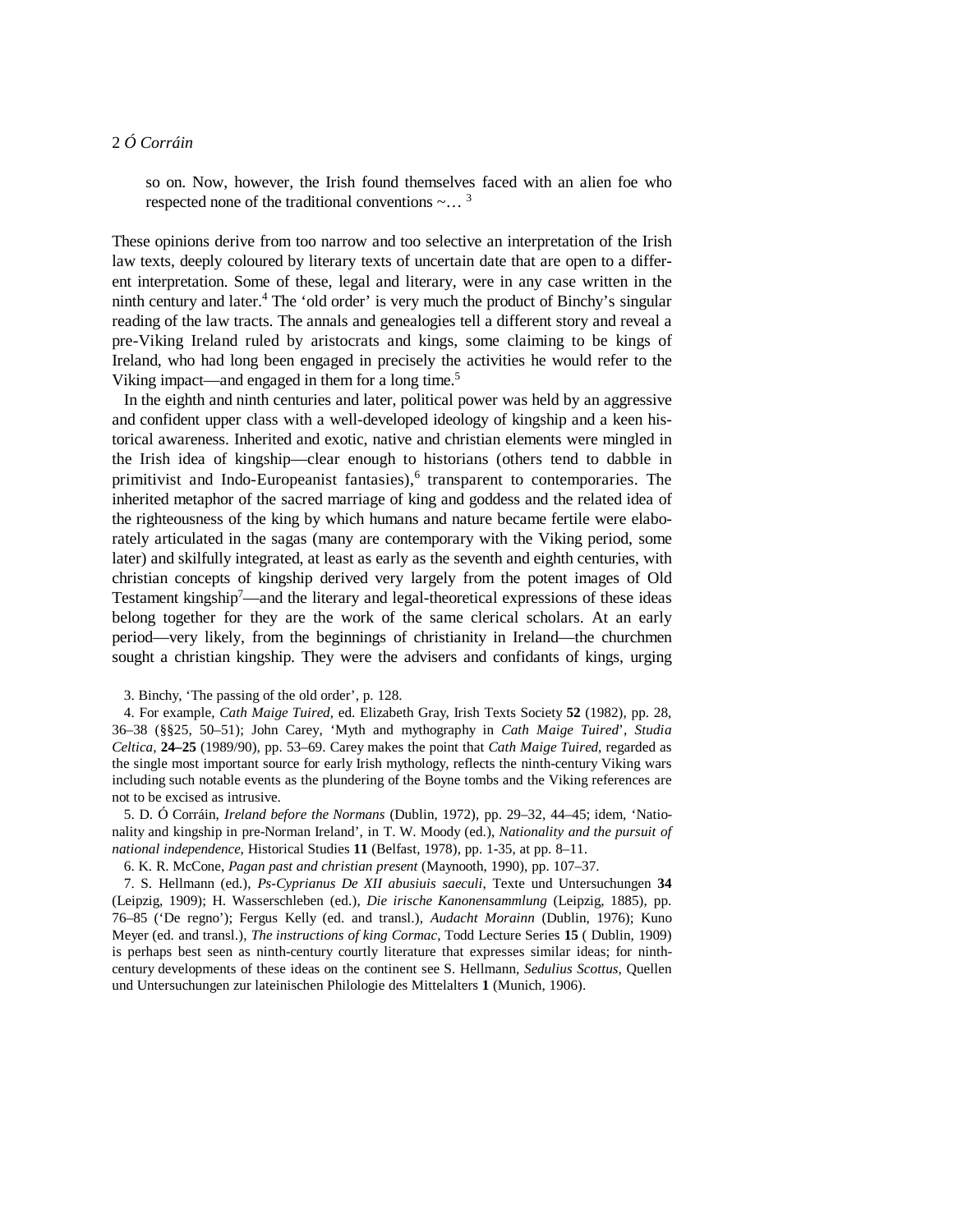them to rule justly if they wished for peace, and that their success and that of their dynasty depended on justice.<sup>8</sup> These ideas were brought to England and the continent by Irish scholars and were influential, especially in the Francia of Louis the Pious  $(\dagger 840)$ .<sup>9</sup> Churchmen had introduced the ceremony of royal ordination, basing themselves on Samuel's anointing of Saul in 1 Samuel 10: 'Then Samuel took a vial of oil and poured it on his head and kissed him and said: "Has not the Lord anointed you to be prince over his people Israel? And you shall reign over the people of the Lord and you will save them from the hand of their enemies round about"'.<sup>10</sup> This made the king holy, God's anointed, and was a welcome claim on legitimacy in the hard world of dynastic politics. Kings took it seriously. Indeed there are annalistic examples of royal ordination just on the eve of the Viking wars: Artrí mac Cathail was ordained king of Munster by the abbot of Emly in 793, but the ideas and practices are much older.<sup>11</sup> In 804, Condmach, abbot of Armagh, presided over a mixed synod of the senior Uí Néill clergy and lay leaders to pacify the warring branches of the dynasty and, most likely on that occasion, anointed Aed Oirnide ('the ordained') as king of Tara.<sup>12</sup> The Viking world of the eighth and ninth centuries was far removed from such complex ideas about the king's office. $13$ 

Knut Helle points out the limited nature of the sources for early Norse kingship. Far too little is known of Norwegian history in the early Viking Age to be of much help to us in making a historical image of Viking kinship and society. Verse of the Viking Age, Edda and skaldic praise-poetry, may have been cultivated for generations orally, but this can hardly be taken seriously as a historical source. The genealogies that occur in the sagas may tell of the ambitions of the great when the sagas were being written in the twelfth century and later but little or nothing of the Viking Age. The social structure appears to have been one of freemen of varying social conditions and a large

8. Scholars have tended to stress unduly the pagan and inherited aspect of this set of ideas: Myles Dillon, 'The Hindu act of truth in Celtic tradition', *Modern Philology*, **44** (1947), pp. 137– 40; idem, 'The archaism of the Irish tradition', *Proc Br Acad*, **33** (1947 [1951]), pp. 245–64; 'The consecration of Irish kings', *Celtica*, **10** (1973), pp. 1–8.

9. Michael Edward Moore, 'La monarchie carolingienne et les ancien modèles irlandais', *Annales ESC*, **51/2** (1996), pp. 307–24.

10. Wasserschleben, op. cit., p. 76.

11. Michael J. Enright, *Iona, Tara and Soissons: the origins of the royal anointing ritual*, Arbeiten zur Frühmittelalterforschung **17** (Berlin, 1985).

12. D. A. Binchy, 'The fair of Tailtiu and the feast of Tara', *Ériu*, **18** (1958), pp. 113-38, at pp. 118–19; D. Ó Corráin, 'Congressio senadorum', *Peritia*, **10** (1996), p. 252.

13. The first overt reflection in Old Norse on social roles (including kingship) occur in *Rígsþula*, variously dated from the tenth to the thirteenth centuries and attributed to various Old-Norse-speaking areas from the British Isles to Norway, and it may in the end be inspired by Insular biblical exegesis (Thomas D. Hill, '*Rígsþula*: some medieval analogies', *Speculum*, **61/1** (1986), pp. 79–89; Jean I. Young, 'Does *Rígsþula* betray Irish influence?', *Arkiv for nordisk filologi*, **49** (1933), pp. 97–107).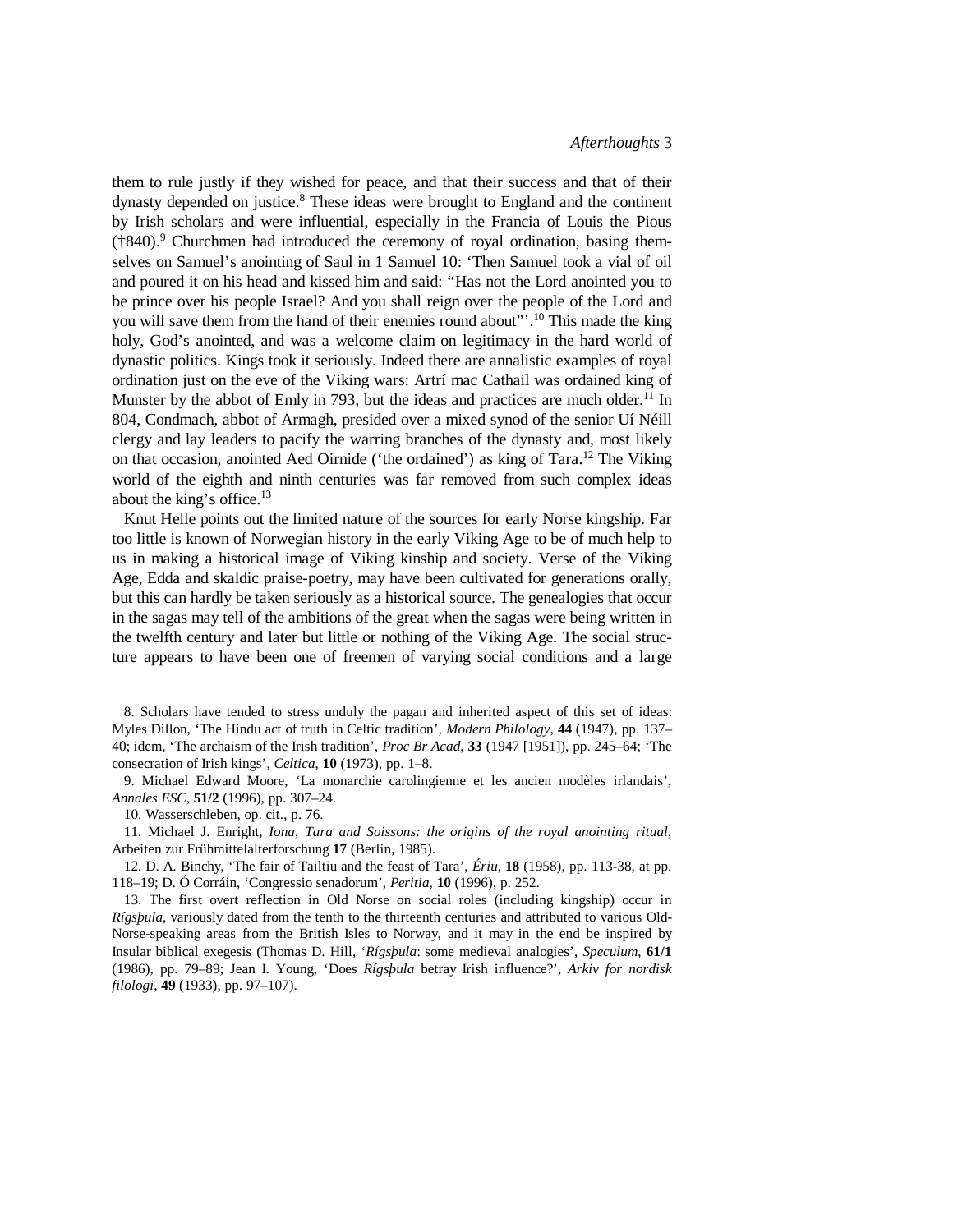indigenous unfree or slave population, ruled by aristocrats and petty kings, some of whom are celebrated in verse. Skaldic verse (for what it is worth) memorializes the naval victory of king Harald Hárfagri at Hafrsfjord in Rogaland in the late ninth century. Whether this made him king of Rogaland, Hordaland and another county or two is not clear.<sup>14</sup> Saga-writers like Snorri Sturluson thought he had unified Norway and that he was descended from the Yngling kings of Vestfold, but this cannot be taken as historical.<sup>15</sup> All that we can expect in the early Viking ages are local kings and lords over which a few more powerful kings exercised personal and fitful overlordship. Effective Norwegian royal power emerged in the early eleventh century. In the early Viking Age there were no Norwegian kings able to direct and control raiding and settlement in Scotland or Ireland and the kings or sons of kings mentioned in the Irish annals (for example, Tomrair erell, *tanise righ Laithlinde*, <sup>16</sup> Amlaim *mac righ*  Laithlinde)<sup>17</sup> cannot be linked to any Norwegian dynasty. Quite apart from being seen through Irish eyes and Irish terminology, they probably belong in another historical context. The early raids on Ireland were aristocratic free enterprise and only later, perhaps in the middle of the ninth century, was there any attempt by any Viking kings to coordinate the attacks, and these kings probably originated in the Viking settlements in Scotland.

In Ireland, power was distributed territorially between provincial kings, regional sub-kings and local lords, but articulated also in terms of a hierarchy of kings, culminating ideally in the kingship of Tara—systematics that did not, of course, correspond crudely with reality but, in an important sense, expressed concerns about social order and propriety.<sup>18</sup> There was no one administration that a conqueror could seize and make effective—neither was there in ninth-century England or Scotland. Binchy's notion that because there was no central administration—in other words, because Irish political institutions were primitive and because the country was divided into provincial kingships and lordships—the country was difficult to conquer is star-

<sup>14.</sup> Knut Helle, above, pp. 254–57.

<sup>15.</sup> Claus Krag, *Ynglingatal og Yglingesaga: en studie i historiske kilder* (Oslo, 1991); P. H. Sawyer, 'The background of Ynglingasaga', in Steinar Supphellen (ed.), *Kongsmenn og krossmenn: Festskrift til Greth A. Blom* (Trondheim, 1992), pp. 271–75; attempts have been made to link some named ninth-century Viking leaders in Ireland to the Yngling genealogies but these are mistaken: Peter Hunter Blair, 'Olaf the White and the Three Fragments of Irish Annals', *Viking*, **3** (1939), pp. 1–35; Alfred P. Smyth, *Scandinavian kings of the British Isles, 850*–*880* (Oxford, 1977), pp. 101–17 and chart V. The contradictions and anachronisms of these genealogies are discussed expertly by Jón Steffensen, 'A fragment of Viking history', *Saga-Book*, **18** (1970–73), pp. 59–78.

<sup>16.</sup> *AU* 848.

<sup>17.</sup> *AU* 853.

<sup>18.</sup> Francis John Byrne, *The rise of the Uí Néill and the high-kingship of Ireland* (Dublin, [1970]); idem, *Irish kings and high-kings* (London, 1973), pp. 1–69, 254–75.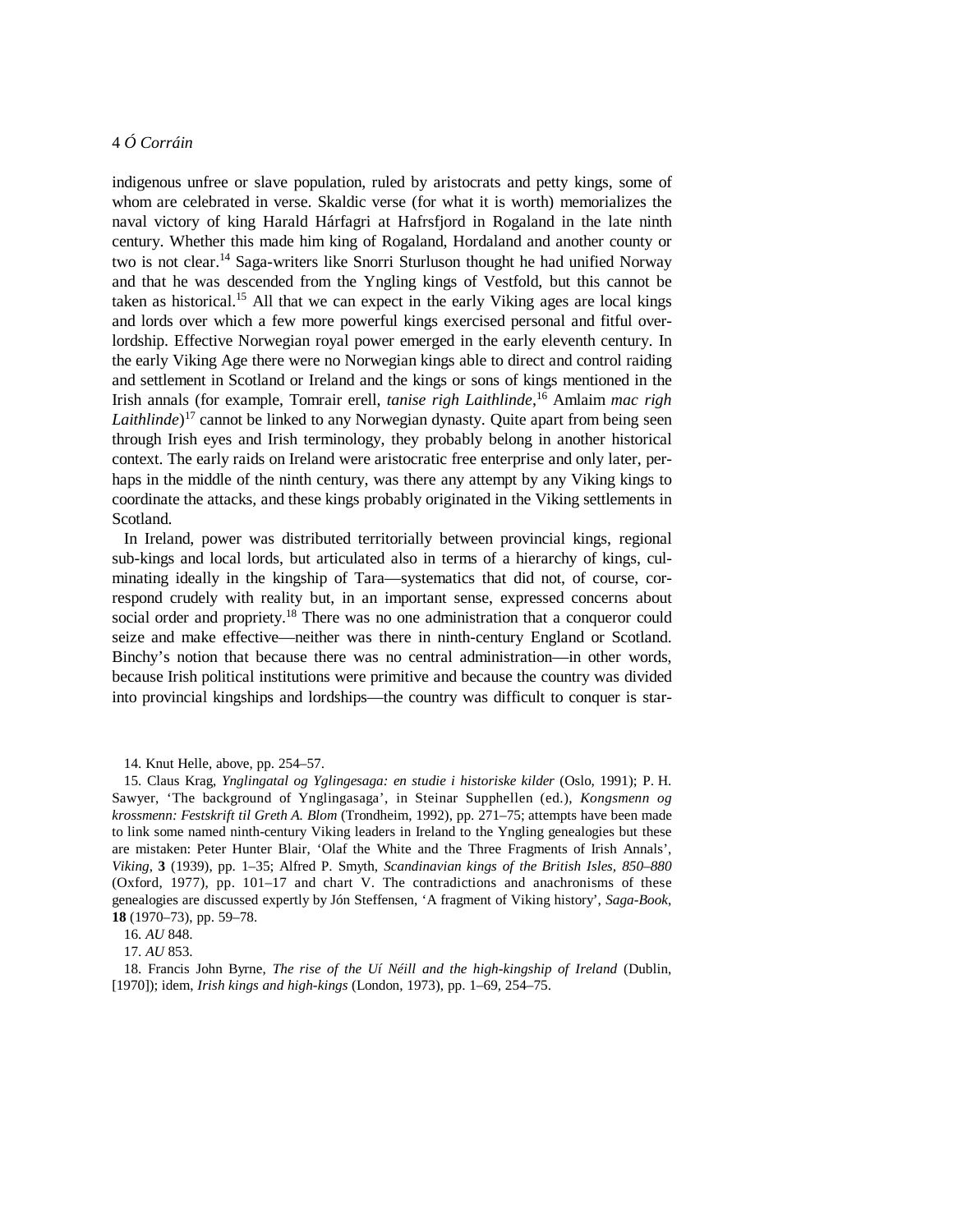tling.<sup>19</sup> The provincial kingdoms of Anglo-Saxon England, that fought amongst themselves with vigour, did little to protect it from Danish attack in the mid ninth century, and Scotland was no different. And it is hard to see how their ideas about royal government are more sophisticated than the Irish. The reason for Ireland's more successful resistance (and one may add that the size of the Viking fleets attacking Ireland was roughly the same as those active in England and Francia)<sup>20</sup> is a historical question that needs to be addressed. The difference between the Viking (and Norman) experience in Ireland and Britain is altogether striking and it suggest some interesting questions. Why were Viking conquests in Ireland limited and peripheral while large parts of England and Scotland were relatively easily taken? One reason is that the Irish took the struggle with the Vikings very seriously. The mid ninth-century Irish counterattack was violent and successful, and Viking invaders who failed in Munster in the early tenth century succeeded readily in York. Several major Irish kings fell in battle against the Vikings—Niall Glúndub (†919), king of Tara; Muirchertach (†943), king of the North; Ruaidrí ua Canannáin (†950), claimant to the kingship of Tara; Congalach Cnogba (†956), king of Tara; Brian (†1014), king of Ireland<sup>21</sup>—but few Anglo-Saxon or Scottish kings did. Another reason may be the strong sense of identity, achievement, and cultural cohesion that had been created by the Irish learned classes.

The island was united culturally and linguistically, and a sophisticated historical myth derived its dynasties and peoples from a single source.<sup>22</sup> This myth was so powerful that the Vikings were given a place within its structures only towards the end of the middle ages and for reasons other than a concern for Viking history.<sup>23</sup> Had they been more successful they would have been fitted in. Self-consciously, the literati saw the Irish as a people or *natio*, to be compared with the Goths, the Franks, or the peoples of classical antiquity. As far as the genealogists were concerned, the Vikings were outsiders, and were called *Gaill* 'Foreigners' to the end. Irish reaction to the Vikings is to be understood in terms of these cultural traits.

The Uí Néill were the foremost dynasty in Ireland. They paraded illustrious ancestors and their claim to precedence was expressed in an elaborate mythography that passed for history. The paragon of Irish kingship, to be compared to David and

19. Binchy, 'Passing of the old order', p. 123.

20. N. P. Brookes, 'England in the ninth century; the crucible of defeat', *Trans Roy Hist Soc*, **29** (1979), pp. 1–20, at pp. 5–9.

21. Bart Jaski, 'The Vikings and the kingship of Tara', *Peritia*, **9** (1995), pp. 310–53.

22. D. Ó Corráin, 'Irish origin-legends and genealogy: recurrent aetiologies', in Tore Nyberg, Iørn Piø et al. (ed.), *History and heroic tale: a symposium* (Odense, 1985), pp. 51–96 and the literature cited there.

23. Alexander Bugge (ed. and transl.), *On the Fomorians and the Norsemen* (Christiania [Oslo], 1905). This development may have more to do with providing the Scottish Hiberno-Viking families (McLeod and McCabe) with a genealogy. Nonetheless, this text seems to be based largely on materials current in Dublin in the eleventh and twelfth centuries.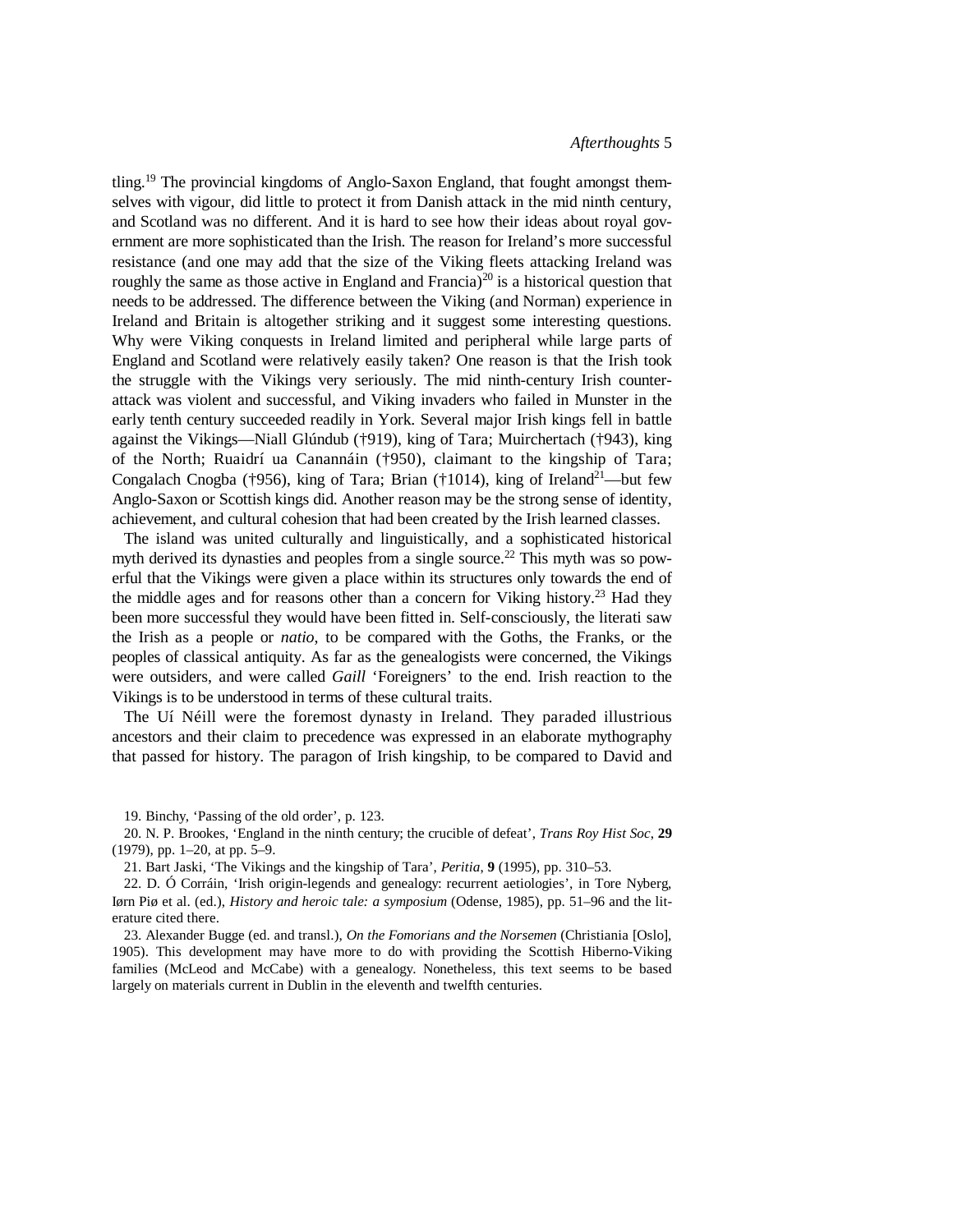Solomon, was their mythical ancestor Cormac mac  $A$ irt.<sup>24</sup> There were two main branches of the dynasty, the Southern Uí Néill in the midlands, the Northern Uí Néill in Ulster. For geo-political reasons—the direction of the Viking attack, the disposition of Ireland's resources, and the critical importance of the Irish Sea to Viking interests the Uí Néill kingdoms took the main thrust of the warfare. The Louth-Wickow gap is the point of entry to the fertile eastern lowlands and is the key to Ireland. Here lay the over-kingdom of Southern Uí Néill, ruled by the Clann Cholmáin dynasty. These took the kingship of Tara only in 743, but after that they completely excluded the rival Brega dynasty, with one exception, that of Congalach Cnogba (944–56). By the mid eighth century, the Brega dynasty itself had split into two hostile branches, Knowth and Lagore.<sup>25</sup> These territorial and dynastic splits among the Southern Uí Néill are the essential backdrop to the Viking attacks on the midlands and the growth of Dublin on the Uí Néill-Leinster border. The Uí Néill had carried on a long border struggle with Leinster whose dominant dynasty occupied the plains south of the Liffey. This conflict on the Uí Néill/Leinster frontier was to shape the history of Dublin in centuries to come.

Scotland and the Irish-Sea littoral of England were crucial to Viking interests, and therefore the north-eastern quadrant of Ireland had an important strategic role, and here and to the west lay the over-kingdom of Northern Uí Néill, who had split into two branches, Cenél Conaill and Cenél Eogain. Cenél Eogain became dominant in late eighth century after a long struggle and expanded south-eastwards across the mid-Ulster plain in the eighth and ninth centuries. This brought the kingdom of Airgialla and the great monastery of Armagh under their control. They saw the north and northeast as their territory and defended themselves with vigour against Viking raiding and attempted settlement in the ninth century and especially in the tenth—and this had significant consequences for the geo-politics of the Irish Sea area when the Vikings controlled the Scottish, Cumbrian and probably the Welsh coastlines.

According to the annals there was an intense Viking campaign in eastern Ulster from about 921, led by Dublin and using large fleets, to create a Scandinavian territory like that on the other side of the Irish Sea.<sup>26</sup> Godfrid king of Dublin attacked Armagh in 921 and harried the countryside to the east and north of Armagh. In 923 a Viking fleet

24. Tomás Ó Cathasaigh, *The heroic biography of Cormac mac Airt* (Dublin, 1977). The central text 'Scéla Éogain Cormaic' (here edited and commented on by Ó Cathasaigh), belongs to the 820s or 830s and is more concerned with the relationship of the Uí Néill and the monastery of Armagh in the early years of the Viking raids than with remote antiquity (D. Ó Corráin, 'Historical need and literary narrative', in D. Ellis Evans, John G. Griffith and E. M. Jope (ed.), *Proceedings of the seventh international congress of Celtic Studies* (Oxford, 1986), pp. 141–58, at pp. 151–52).

25. Francis John Byrne, 'Historical note on Cnogba (Knowth)', in George Eogan, 'Excavations at Knowth. Co. Meath', *Proc. Roy. Ir. Acad.,* **66 C**, (1968), pp. 383–400 (with a genealogical table); Francis John Byrne, *Irish kings and high-kings*, pp. 87–105.

26. A. P. Smyth, *Scandinavian York and Dublin*, 2 vols (Dublin, 1975–79), **2**, p. 23.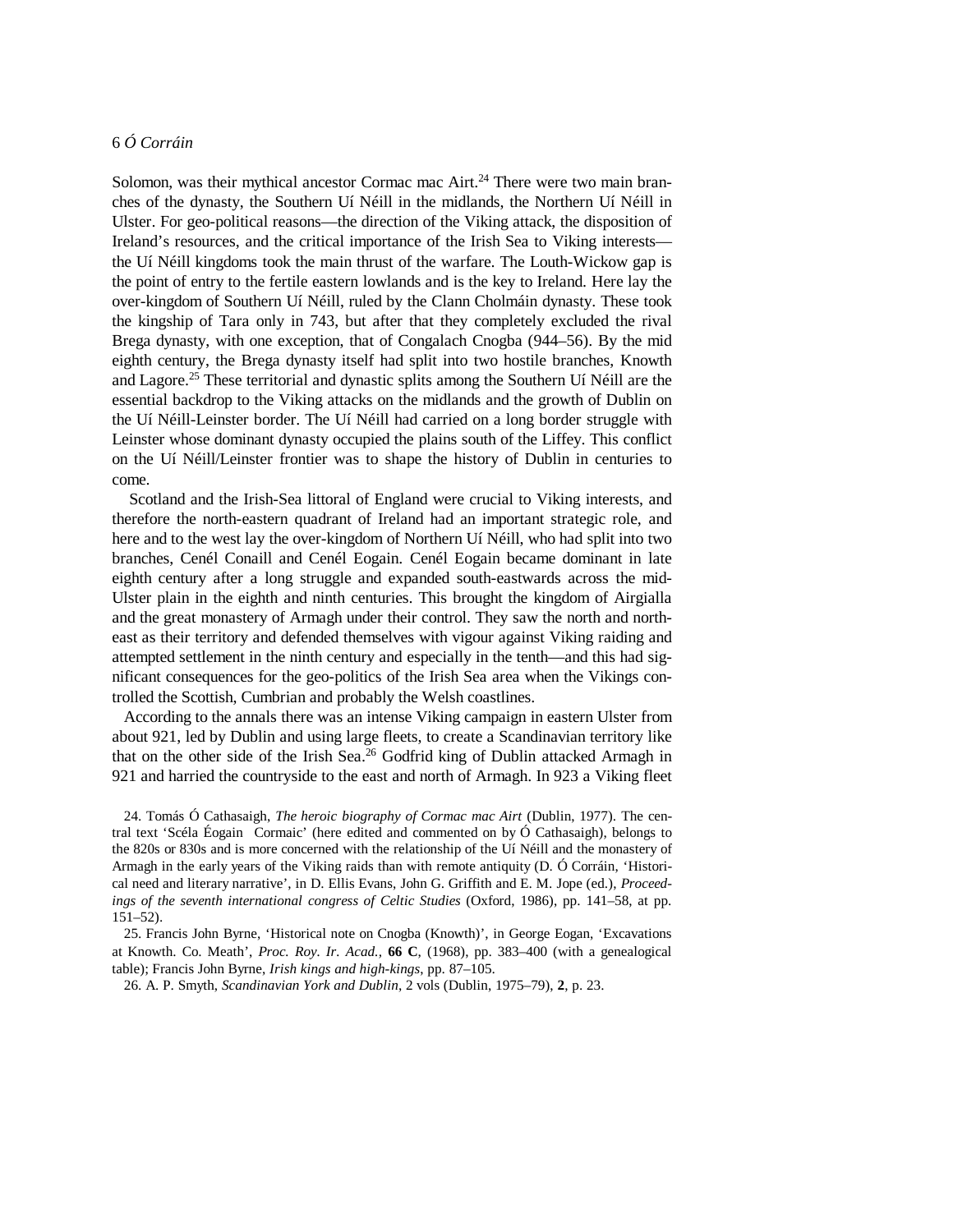on Carlingford Lough raided the monastery of Killeavy. Next year, the Vikings of Strangford Lough killed the *rígdamna* ('royal heir') of Ulaid, but they lost 'a great sea-fleet' on the bar of Dundrum Bay where 900 or more drowned. In 926 the Strangford Vikings plundered Dunseverick, a fortress on the Antrim coast, and killed large numbers and took many captives. This attempt to set up a regional kingdom on the east Ulster coast was foiled by Muirchertach mac Néill, king of the Northern Uí Néill. He defeated the Carlingford Vikings in 926 and killed 200 of them. The Strangford fleet, under Alpthann, son of Godfrid, moved south to Annagassan in September 926 to avoid him. But Muirchertach defeated them, killed Alpthann, and he besieged them near Newry until they were relieved by an expedition from Dublin led by Godfrid himself. Óláfr son of Godfrid commanded a fleet in the harbours of east Ulster. In 933 that fleet joined with the king of the Ulaid in a major plundering of Airgialla (where Armagh lay). Muirchertach soon defeated them. Óláfr and the fleet of Strangford Lough then raided Armagh on the feast of St Martin in 933. He succeeded his father as king of Dublin in 934 and directed much of his energies to England—and this took the pressure of the north-east coast for a while. Ólafr returned to Dublin towards the middle of 938, after his defeat at Brunanburh. Shortly after, Muirchertach and the king of Tara led an army to Dublin, besieged the city, failed to take it, and plundered Dublin's territories to the south of the city. Next year, the Vikings avenged themselves by capturing Muirchertach in a surprise attack on his fortress of Ailech. He had to ransom himself. In 941 Muirchertach's fleet plundered the Viking Hebrides. Very early in 943, the Strangford fleet was practically wiped out by local Irish forces. However, the Vikings had a notable victory at Ardee: here Muirchertach, 'the Hector of the western world' as the Ulster annalist calls him, was defeated and slain, and next day they plundered Armagh. His sons destroyed the Viking fleet on Lough Neagh in 945. By now the attack on the north-east coast had failed, and the centre of conflict moved to Dublin and its immediate neighbours.<sup>27</sup>

Ireland had christianity in the fifth century: for the people of the eighth century its christian history began in the mists of time. St Patrick and the great monastic founders belonged to an 'age of saints', remote and legendary in one sense, present and immediate as guardians of their churches and heavenly patrons of their communities in another (and willing, as the annalists state from time to time, to avenge themselves on Viking plunderers of their churches). Their foundations, the churches of the eighth and ninth centuries, were rich and powerful, linked closely, perhaps too closely, to the great. In the very early years of the Viking raids  $(c.830)$ ,<sup>28</sup> the prologue to the Martyrology of Óengus expresses eloquently their christian triumphalism, already evident in the hagiography. Óengus makes no reference to the Viking raids: for him *genti*

<sup>27.</sup> For the above events, see *AU.*

<sup>28.</sup> Pádraig Ó Riain, 'The Tallaght martyrologies redated', *Cambridge Mediev Celt Stud*, **20** (1990), pp. 21–38, at p. 38.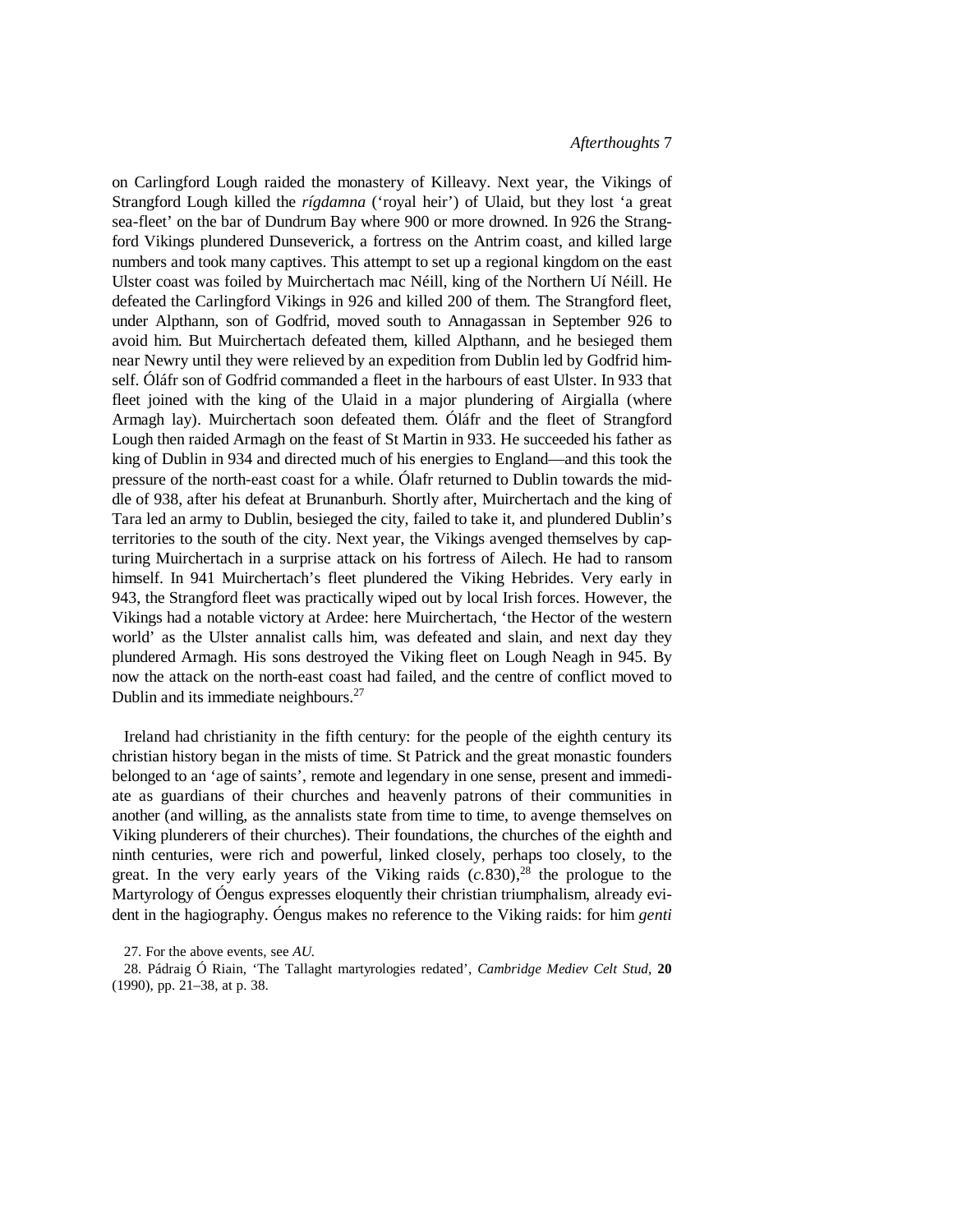'pagans', the normal term for Viking raiders, means the pagans of antiquity or the pagan ancestors of the Irish. His metaphor is the kingship of the christian saints, here seen as representatives of their earthly foundations, the great churches and monastic federations of his time, and their aristocratic rulers.

Tara's mighty burgh perished with the passing of her princes; with a host of venerable champions great Armagh abides. Rathcroghan has vanished with Ailill's victorious offspring; fair the sovranty over princes in the city of Clonmacnoise. The famous kings have been stifled; the Domnalls have been plagued; the Ciaráns have been enkinged; the Crónáns have been magnified.<sup>29</sup>

Óengus's attitudes reflect historical realities. Armagh and the Uí Néill kings were collaborating for mutual benefit. Monastic Kildare was the Leinster royal capital, its abbots and abbesses members of the royal dynasty or of the great Leinster aristocratic families. In Emly, some three of its abbots were kings of Munster in the ninth century. Family had long been the most important single consideration in the holding of church office: succession was by inheritance, and the great clerical families were usually cadet branches of royal lineages that survived as aristocrats in church offices and on church estates. Once there, they were very hard to dislodge. Some examples. A branch of the Ciannachta, settled about Portrane and Lusk, dominated the monastery of Lusk from the late seventh to the early ninth century while their secular kinsmen went under to the Uí Néill power in the early eighth. Another branch of the Cianachta, who seem to have been conquered by Uí Néill early in the ninth century, held out as senior clergy at Monasterboice until the twelfth century and produced many scholars, among whom the historian, Flann Mainistrech (†1056). A branch of the local aristocracy ruled Dunleer from the eighth to the tenth century. Uí Chrítáin, another aristocratic kindred, were hereditary clergy at Dromiskin. They ruled the monastery without an obvious break from the mid-ninth century to 978. The Viking onslaught did not dislodge the hereditary clergy here. These monasteries were all very much exposed to the Vikings, and Monasterboice, Dunleer and Dromiskin were in Viking-ruled territory when they were sacked mercilessly by Domnall ua Néill during an attack on the Vikings in 970.

Property rights were well guarded and rivalry was keen. So much we know from Tírechán, writing in the late seventh century, who reports adversely on the territorial greed of Clonmacnoise. Property bulks large in the Lives of the saints (seventh to twelfth centuries). Some monastic federations and their properties stretched all over Ireland (Kildare, for example, had far-flung properties in the late seventh century), $30$ 

<sup>29.</sup> Whitley Stokes (ed. and transl.), *The martyrology of Óengus the Culdee*, Henry Bradshaw Society **29** (London, 1905; repr. Dublin, 1984), pp. 23–27.

<sup>30.</sup> D. Ó Corráin, 'Irish vernacular law and the Old Testament', in Próinséas Ní Chatháin and Michael Richter (ed.), *Irland und die Christenheit: Bibelstudien und Mission* (Stuttgart, 1987), pp. 284–310, at pp. 297–99.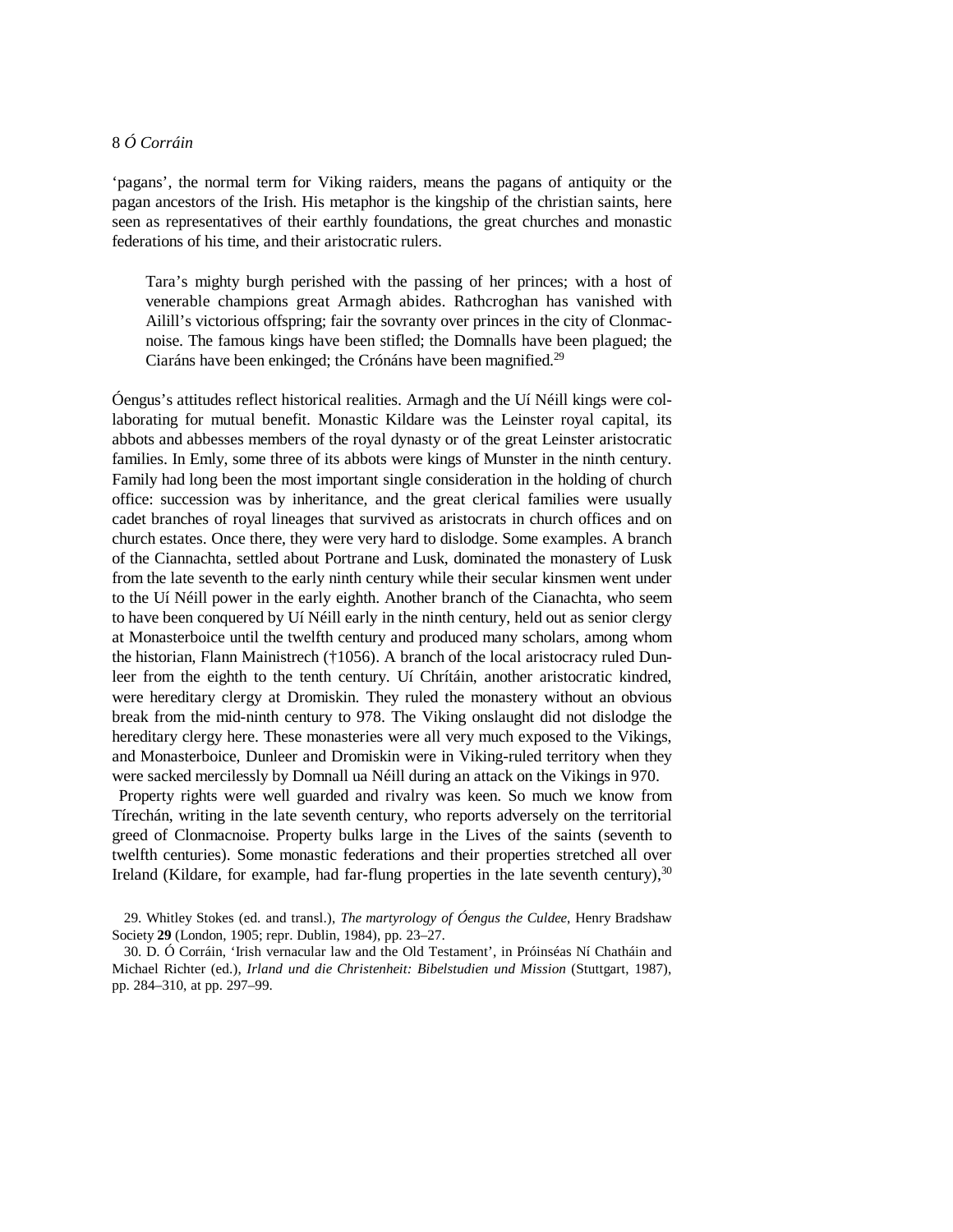and even overseas. Cork claimed most of the churches in its hinterland and came into conflict with Ross on the west, and even fought with more distant Clonfert in 807 when 'there was an innumerable slaughter of the ecclesiastical men and superiors of Cork'—the very year that the Vikings burned Inishmurray and attacked Roscam.<sup>31</sup> In 760 Clonmacnoise and Birr went to war. Four years later, there was a major battle between Clonmacnoise and Durrow, and Bressal mac Murchada, who led Clonmacnoise to victory on that occasion, was murdered shortly after. In 817 the community of Taghmon joined with the local king and defeated the community of Ferns in a battle in which 400 are said to have fallen.<sup>32</sup> Kildare plundered Tallaght in  $824^{33}$  (ironically, the same year as the Vikings plundered Bangor). The annals record at least twentyseven violent incidents involving monasteries in the eighth century, some pitched battles in which important kings took part. The countless legal wrangles and local scuffles will have escaped the record. Annalistic entries about these struggles dry up in the late ninth century. Perhaps they stopped because a somewhat more stable situation had come about, perhaps the recording itself stopped. Some would attribute the change to a feeling of solidarity in the face of the threat from the Vikings, but this is very doubtful.

The greater monasteries encroached on the lesser. For example, the Lives of Finnbarr show the monastery of Cork swallowing up the church of Eolang at Aithbe Bolg and a dozen other independent foundations. $34$  The increase in pluralism (clerical double-jobbing) among the abbots and lesser clergy of the great monasteries in the late eighth and ninth centuries is good evidence for this kind of consolidation, and it is likely that the same process was at work lower down. The annals record instances of pluralism from 742, but the practice is of course much older. Some think that its increase in the ninth century was a result of the Viking attacks, but this is unlikely. There was, of course, a great variety of monasteries and churches: the small local churches of which three or four might share the services of a priest (if available), the tiny family-owned church, the monastic church dependent on a great monastery such as Emly or Kildare. These were the churches of the local community's everyday life. How did they fare in the Viking period? We know of the great from the annals. The others are hardly mentioned and the Vikings must soon have found out that they had little worth taking, but even these (unnamed in the record) will have suffered when the

34. Charles Plummer (ed.), *Vitae sanctorum Hiberniae* 2 vols (Oxford, 1910; repr. 1968), **1**, pp. 65–74; Charles Plummer (ed. and transl.), *Bethada náem nÉrenn: Lives of Irish saints*, 2 vols (Oxford, 1922; repr. 1968), **2**, pp. 11–22; Pádraig Ó Riain (ed. and transl.), *Beatha Bharra: St Finbarr of Cork, the complete Life*, Irish Texts Society **57** (London, 1993 [1994]), pp. 66–70, 76– 82, 151–56; Pádraig Ó Riain, *The making of a saint: Finbarr of Cork, 600*–*1200*, Irish Texts Society, Subsidiary Series **5** (London, 1997).

<sup>31.</sup> *AU.*

<sup>32.</sup> *AU.*

<sup>33.</sup> *Ann. Inisf.*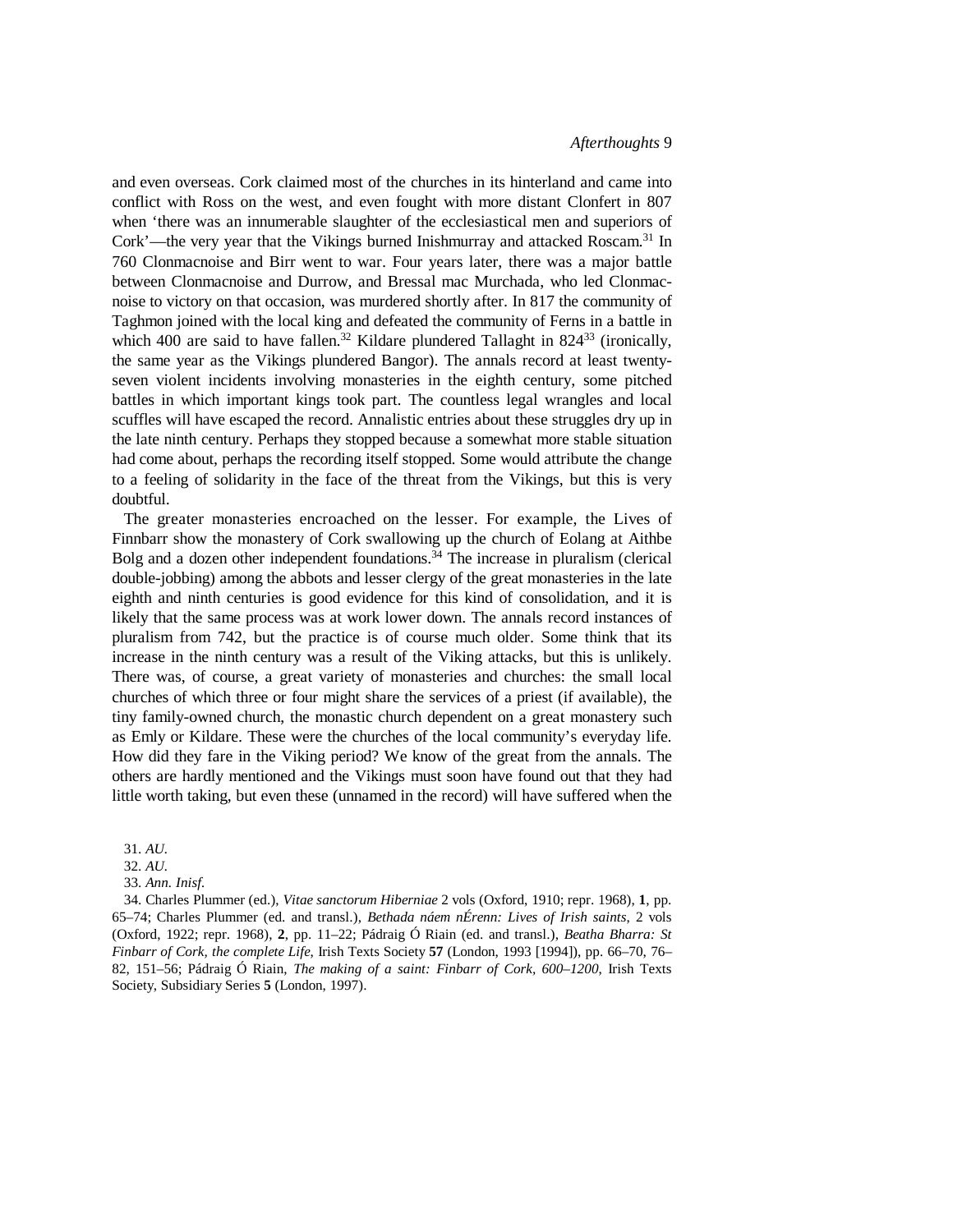Vikings ravaged whole territories, as in 837 when the newly-arrived fleet on the Boyne and the Liffey 'ravaged the churches, fortresses and farms' of the vale of the Liffey and of Brega or as in 841 when 'communities and churches were ravaged as far as Slieve Bloom' from the Dublin.

The leaders of the Irish church, then, were aristocrats with close ties to the dominant dynasties, and were inured to power struggles (clerical as well as lay) and to the violence that accompanied them. This will have conditioned their reaction to the Viking raids: they trusted in God and in their own strength, for they knew God helped those who helped themselves. In institutional terms, the Vikings fell on no simple and unworldly monkdom but on a confident church organisation determined to defend itself.

That determination meant aggression as well as defence. Armagh was on the attack when it first encountered the Vikings in 831: 'the heathens defeated the community of Armagh in the Carlingford Lough area and great numbers of them were taken captive'<sup>35</sup>—evidently Armagh troops were defending its dependent coastal churches that were under attack. In 845, the abbot of Terryglass and Clonenagh and the deputy abbot of Kildare were killed at by Vikings at the fortress of Dunamase leading their monastic levies<sup>36</sup>. Dunamase is about 13 km from Clonenagh, 24 km from Kildare near enough to show they were engaged in local defence.<sup>37</sup> When the Vikings defeated Flann mac Máel Sechnaill in 888, the bishop of Kildare and the abbot of Kildalkey (a pluralist who ruled other churches as well) were amongst the slain.<sup>38</sup> When Sitric overthrew the Leinstermen in 917 one of the fallen Irish leaders was Máel M'Aedóc mac Diarmata 'sage and bishop of the Leinstermen'.<sup>39</sup> A contemporary ironic comment on the efficacy of prayers for defence occurs in the notice of a raid on Armagh in 895:

> Alas, holy Patrick! unavailing your orisons the Vikings with axes are hacking your oratories.<sup>40</sup>

Whatever about such sardonic attitudes, the Irish monastic houses survived and functioned even in Viking-held areas. Within the kingdom of Dublin Clondalkin, which was a Viking fortress for a time, continued as a monastery, Finglas maintained a scriptorium in the ninth century, Lusk had a scriptorium in the tenth century and the annals

35. *AU* 831. 36. *AU* 845 37. *AU* 845. 38. *AU* 888. 39. *AU* 917. 40. *AU* 895*;* translation by Donnchadh Ó Corráin.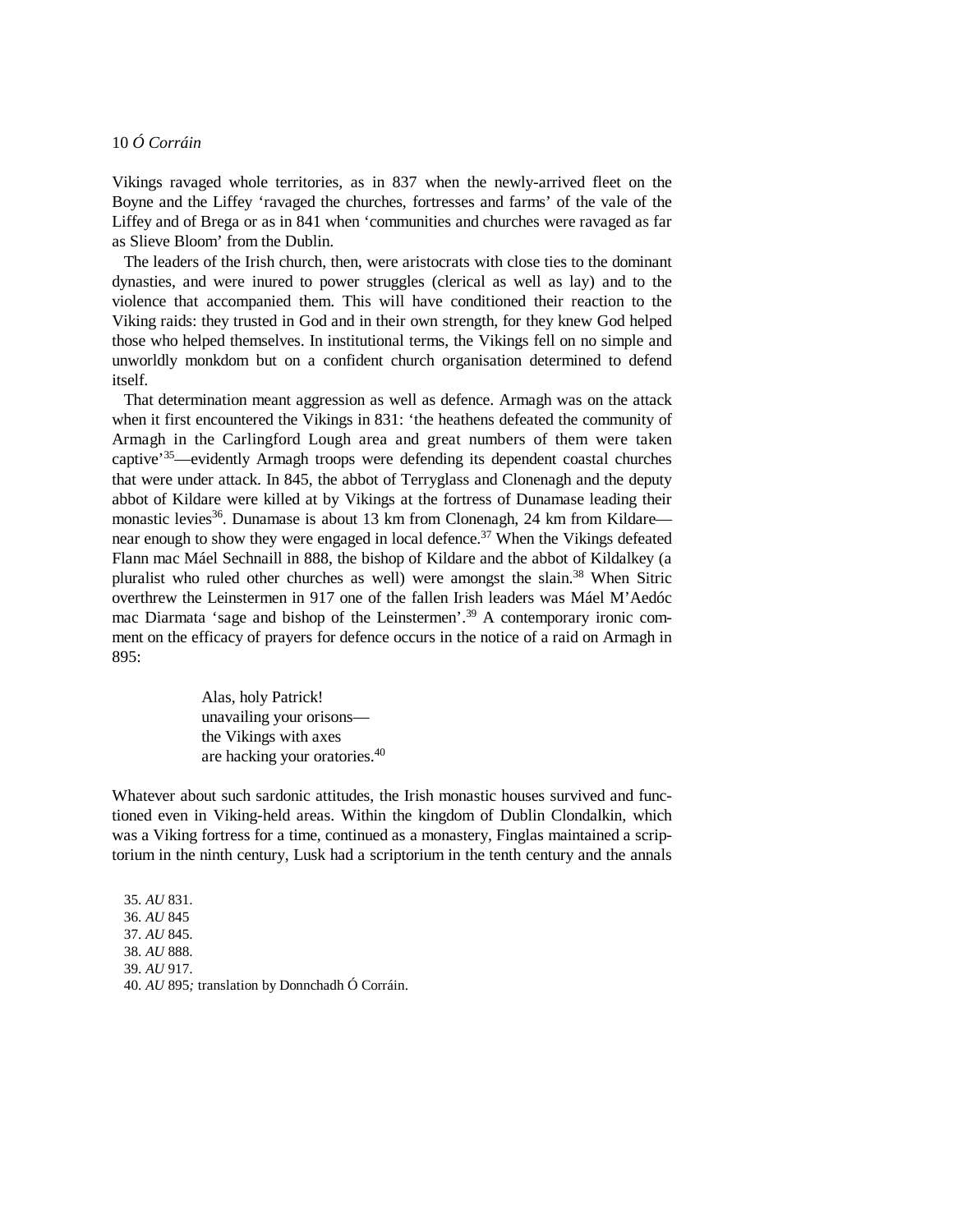record the obits of its abbots and bishops. There was no collapse of church organisation like that in the English Danelaw and no important Irish monastery disappeared from the record. Was the resilience of the Irish church due to its large resources, flexible organisation, aristocratic cadre, and its hereditary clerical lineages?

Time was when we knew where our Vikings came from, and why and when they came, but a quarter of a century of Scandinavian archaeology and history will seem to have made these matters less certain and more complex.<sup>41</sup> Is the Viking age a continuation of the Iron Age, without any serious (not to say violent) discontinuity or is it the disorderly prelude to the middle ages, a belated barbarian invasion, and thus a radical new departure? And how much is it coloured by the imaginative genius of the medieval saga-writers, and by the modern cravings of various nationalisms that hanker after glory in the past as the guarantee of the present? Are there 'historical' and 'archaeological' Viking Ages that do not sort well with one another? As Bjørne Myhre shows, the principal difficulties arise in the dating of artifacts, and new dates that come from the natural sciences (for example, the dendrochronology) tend to upset the cosy consensus of historians and archaeologists and have serious consequences for those trying to establish from the physical remains when the Viking period began. Material culture is often an enduring phenomenon (what the French call the *longue durée)*, a historical event or change (for example the beginning of raids on the British Isles) may come about suddenly.

Myhre contests the so-called 'Shetelig axiom', viz. that the Viking Age started with the raids on the British Isles in the end of the eighth century and that Insular objects reached Scandinavia only after these events, regardless of their putative date of manufacture. Graves dated by Bakka and Wamers to *c*.800 may belong according to Bjørne Myhre to the middle and later eighth century.<sup>42</sup> He makes the interesting point that such a date would bring the graves 'more into line with the time of production of the Insular objects found in them since many of these objects were made in the British Isles … during the eighth or even the seventh century. … If it is correct that such Insular objects came to Norway during the eighth century, they may be an indication of early Norse plundering, but ecclesiastical objects could also have been traded as prestigious objects or as symbols of an early Christian faith'. Whatever about the archaeological dating criteria (about which I know very little), these novel historical

41. Bjørne Myrhe, above, pp. 3–36; Knut Helle, above, pp. 239–58; Bjørn Myrhe, 'The beginnings of the Viking Age—some current archaeological problems', in Anthony Faulkes and Richard Perkins (ed.), *Viking revaluations: Viking Society centenary symposium 1992* (London, 1993), pp. 182–204, and the literature there cited; P. H. Sawyer, 'The Vikings and the Irish Sea', in Donald Moore (ed.), *The Irish Sea province in archaeology and history* (Cardiff, 1970), pp. 86–92; idem, 'The causes of the Viking age', in R. T. Farrell (ed.), *The Vikings* (London & Chichester, 1982), pp. 1–7.

42. Myrhe, 'The beginnings of the Viking Age—some current archaeological problems', pp. 182–204, at pp. 187–88.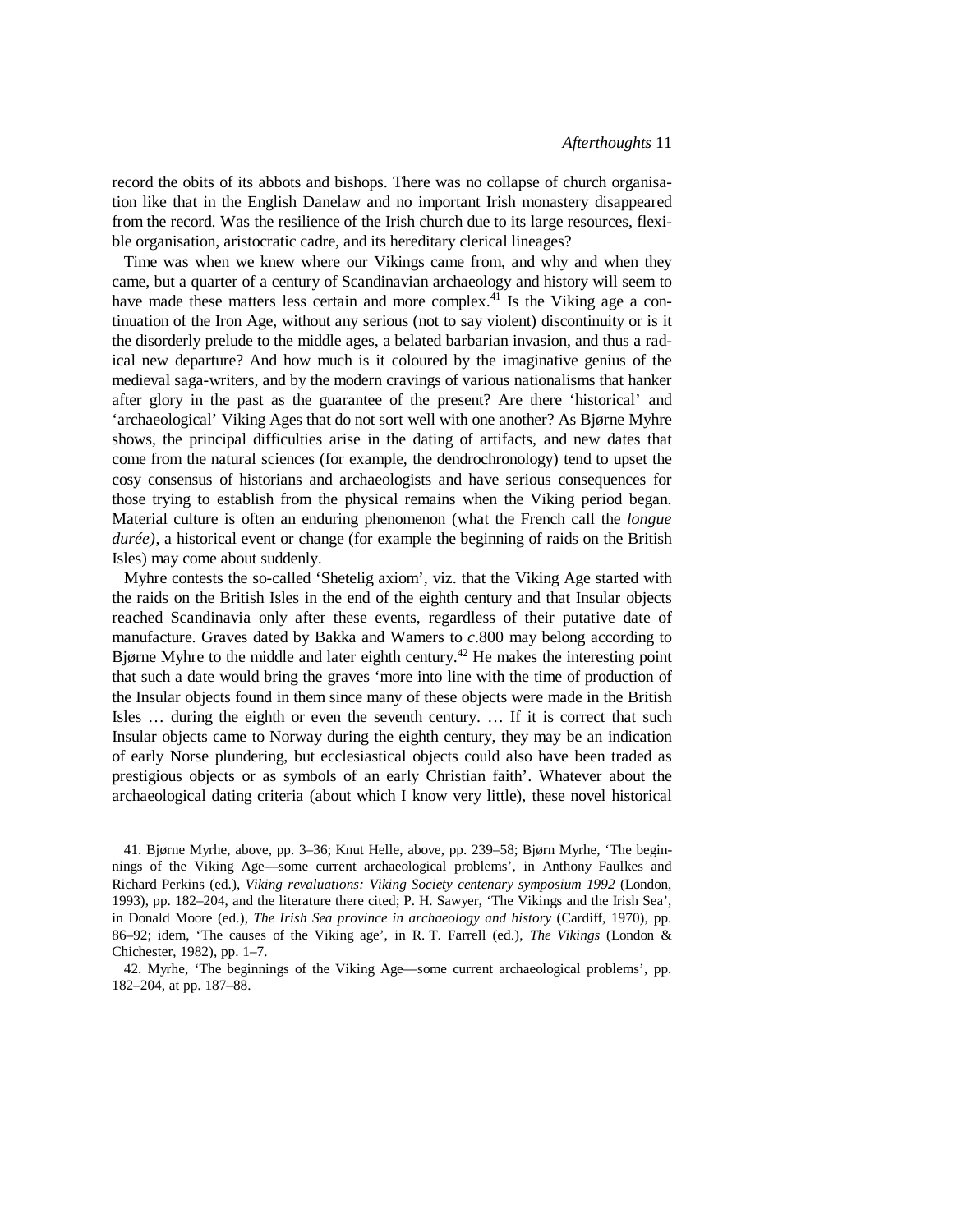conclusions are open to question. As for Insular objects, production is one thing chronologically, theft by Vikings quite another. And there is a further difficulty: the dating of pre-Viking Insular objects is itself very uncertain and the suggested chronological congruence is a hypothesis that cannot support itself, not to speak of anything else. If there had been serious Viking raids in the earlier eighth century within Irish areas of interest the annalists would have recorded them—contemporary recording begins almost two centuries earlier—and it is very difficult to imagine how a trade in ecclesiastical objects with pagans—a trade that would be repugnant to christians in any case—could possibly have come about.

Myhre reopens the question of the possible settlement of Scandinavians in the Northern and Western Isles in the eighth century<sup>43</sup> but this is vigorously contested and rejected by others.<sup>44</sup> The only documentary straw in wind is the much discussed raid on Eigg in Scotland and Tory and Connor in Ireland reported in the Annals of Ulster for 617 but this isolated annal offers no basis for Viking activity in the west in the early seventh century.<sup>45</sup> Sommerfelt cites linguistic evidence for contact between the Picts and the Scandinavian before AD 700, but this is no evidence for settlement or for the kind of raiding that is characteristic of the Viking Age.<sup>46</sup>

The long-held view that the Viking Age began because an expanding population put unbearable pressure on resources and that farms extended to marginal and unprofitable land as settlement expanded rapidly, is now largely abandoned. Archaeology and place-name studies show that sites of the Roman and Migration periods were resettled only in the high middle ages (1050–1350), and Myrhe concludes that there was no great population pressure on resources in the early Viking Age, or just before  $it^{47}$ . However, the demographic resources for raiding and settlement abroad (and the numbers were significant) had to come from somewhere and one could argue that it was

43. A. W. Brøgger, *Den norske bosetningen på Shetland-Orknøyene: studier og resulter* (Oslo, 1930); C. D. Morris, 'Viking Orkney: a survey', in C. Renfrew (ed.), *The prehistory of Orkney* (Edinburgh, 1985) pp. 210–42; idem, 'Native and Norse in Orkney and Shetland', in C. Karkov and R. Farrell (ed.), *Studies in Insular art and archaeology*, Amer Early Mediev Stud **1** (Oxford OH, 1991) pp. 61–80; idem, 'The Norse impact in the Northern Isles of Scotland', in Jens Flemming Krøger (ed.), *Norssjøen: handel, religion og politikk*, Karmøyseminaret 1994/1995 (Karmøy, 1996), pp. 69–83; Barbara Crawford, *Scandinavian Scotland* (Leicester, 1987), pp. 39– 40 (bases, not settlement).

44. F. W. Wainwright, 'The Scandinavian settlement', *Northern Isles* (Edinburgh, 1962), pp. 117–62; Iain A. Crawford, 'War or peace—Viking colonisation in the Northern and Western Isles of Scotland reviewed', in Hans Bekker-Nielsen, Peter Foote and Olaf Olsen (ed.), *Proceedings of the eighth Viking congress* (Odense, 1981), pp. 259–69 (where I am well chidden for having followed Brøgger in 1972).

45. Carl Marstrander, *Bidrag til det norske sprogs historie i Irland* (Christiania [Oslo], 1915), pp. 1–4; Alf Sommerfelt, 'On the Norse form of the name of the Picts and the date of the first Norse raids on Scotland', *Lochlann*, **1** (1958), pp. 218–22.

46. op. cit.

47. See above, p. 16.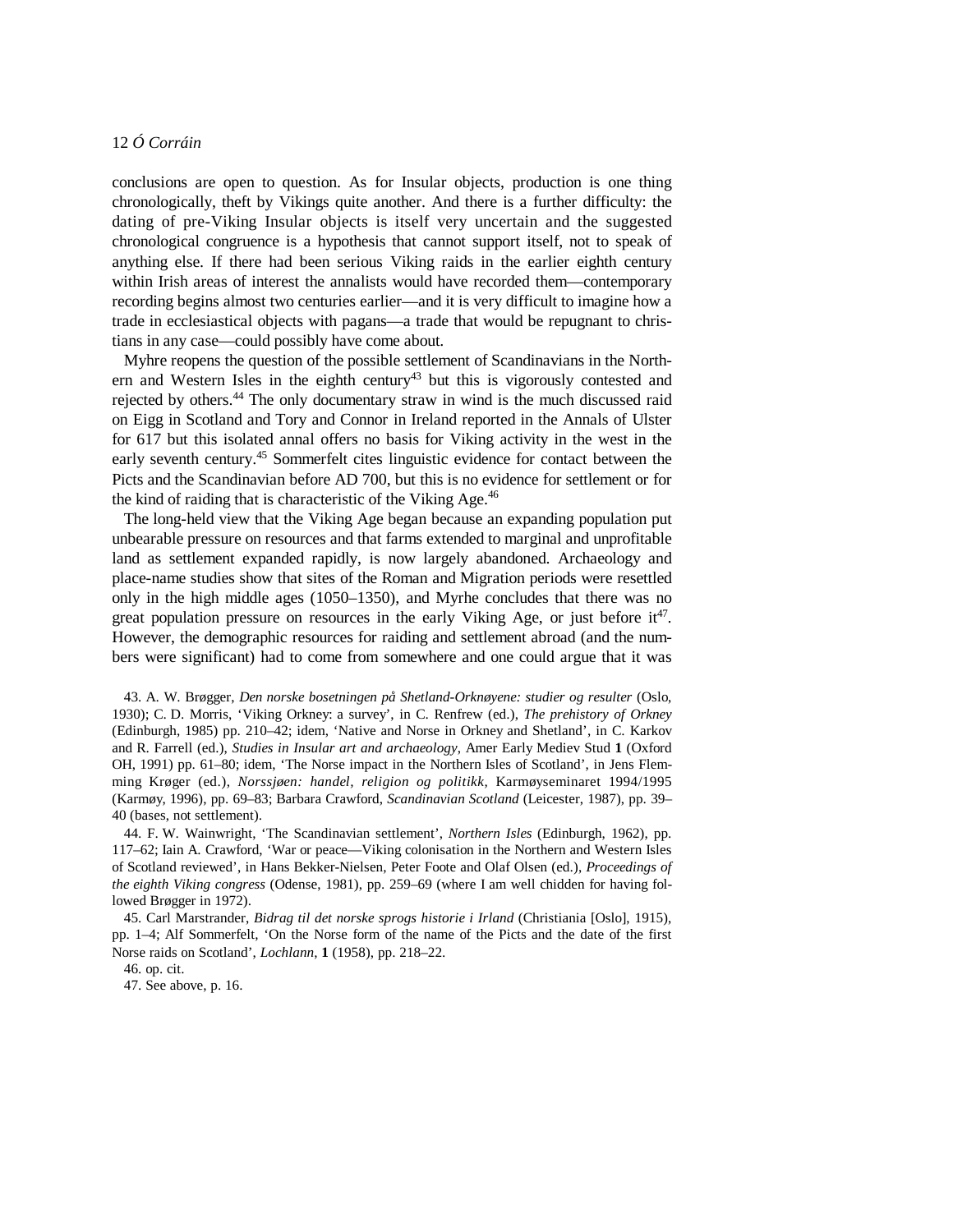precisely colonisation abroad that took the pressure of resources at home, and such pressure resumed in the high middle ages when the Viking Age was over. Knut Helle differs appreciably from Myrhe in his interpretation of the evidence. He argues that there was a steady growth in the Norwegian population from the Iron Age down to the end of the Viking Age. He finds that the clearest evidence for this increase is the extension of agrarian settlement within Norway itself, and there is archaeological and onomastic evidence for this. Resources in land appear adequate except in south-west Norway, and from here came the Vikings who raid Ireland. 'The Norse colonization of the Atlantic islands to the west can be explained only within a context of less favourable economic conditions at home than in the areas which attracted the majority of colonists'.<sup>48</sup>

Many historians and archaeologists (for example, P. H. Sawyer and Else Rosedahl) tend to hold firmly to the view that raiding in the west is what defines the beginning of the Viking Age and that this begins *c*.800. They can take some consolation from the dendrochronological date of the Oseberg ship to *c*.820. Sawyer sees the key to the onset of Viking activity in an increase in trade between northern and western Europe in the eighth century that stimulated piracy in northern waters. Scandinavian expansion developed, step by step, from piracy, raiding, and tribute-taking by aristocrats to overseas colonisation driven by the prospect of larger farms and a better life. The power of local kings (it often said to have been increasing and one would like to know why) made for dissident aristocrats who turned their energies to characteristic Viking activities.<sup>49</sup> From gradual beginnings and a complex background in the power struggles between local aristocrats, growing piracy feeding off expanding trade, and a concurrent development in sea-faring technology and skills, Viking raiding extended its range rapidly and seemed to break upon the west, and especially Britain and Ireland, without any real warning and with great violence towards the end of the eighth century.

The Viking raids on Britain and Ireland began abruptly: in 794 the *Annals of Ulster* report *Vastatio omnium insolarum Britannię a gentilibus* 'the devastation of all the islands of Britain by pagans'. This is exaggerated (though hardly apocalyptic) probably because of rumour from England and clerical alarm, but it is a model of sobriety compared with the context and wording of the *Anglo-Saxon Chronicle*'s report of the devastation of Lindisfarne by pagans the previous year—dire portents, immense whirlwinds, lightning, and fiery dragons in the sky presaged 'the ravages of heathen men' that 'miserably destroyed God's church on Lindisfarne with plunder and slaughter'.<sup>50</sup> The attacks on island and coastal monasteries had begun.

<sup>48.</sup> See above, p. 250.

<sup>49.</sup> Sawyer, op. cit.

<sup>50.</sup> Dorothy Whitelock (ed.), *English historical documents c. 500*–*1042* (London, 1955), p. 167 (s. a. 793); cf. the more lurid details of Simeon of Durham (ibid., p. 247).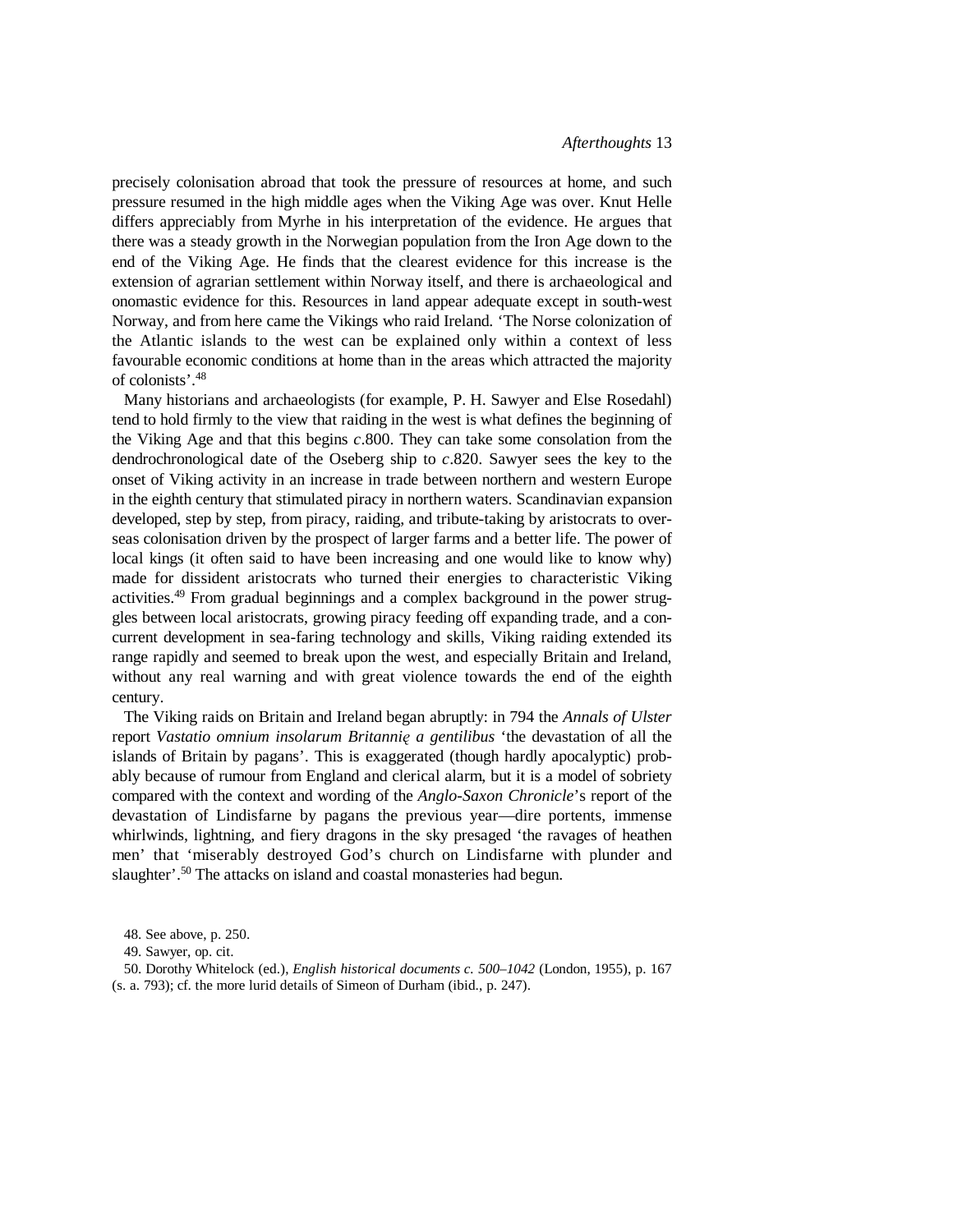In Ireland one finds a clear periodization of the first phases of the Viking wars: there is a prelude of scattered raids on coastal monasteries and small territories from 795 to about 825; and this is followed by mounting pressure, larger groups of raiders and deeper inland penetration that leads to the establishment of Dublin and other coastal settlement in the mid-ninth century. Hardly anything is known about raids on England from the plundering of a Northumbrian monastery in  $794<sup>51</sup>$  and the churches of Hartness and Tynemouth in 800<sup>52</sup> until the raid on Sheppey in 835. The record for Scotland is sparser. Apart from the early ninth-century raids on Iona (802, 806 and the final reported raid in 825, when Blathmac was martyred) nothing is known of any Viking raids on any Scottish churches in the ninth century. Evidently, Iona came to an early understanding with the new rulers of the Western Isles: the only untoward incident reported for the rest of the ninth century is that the shrine and halidoms of Columba were brought to Ireland 'in flight before the Vikings' in 878. Only for Ireland are there details of the early years of Viking raiding. We can guess that Britain had similar experiences.

This prelude is marked by desultory coastal raids that slowly increase in frequency (see map 1). Naturally, the annals do not report all raids and acts of violence, nor does anyone expect them to do so. Neither can one expect reports of encounters with Vikings as traders, and these may have been early and extensive. But it is probably right to take the annals a reliable general guide to what happened. First came the attacks on Rathlin and Skye in 795. These were followed in 798 by the burning of the church on St Patrick's Island (off Skerries), and the *bórime na crích* 'cattle-tribute of the territories' taken by the Vikings must refer to a forced levy for provisions on the mainland nearby. In the same entry the annalist refers in a general way to great incursions in Ireland and in Britain. Iona was burned in a raid in 802, and 68 members of the community were killed in another attack in 806. In 807, raiders rounded the north coast of Ireland and attacked Inishmurray off the Sligo coast and Roscam in the inner waters of Galway Bay.<sup>53</sup> For the first time, the annals begin to report battles between the Irish and the Vikings: 811 (a defeat of the Vikings by the Ulaid), 812 (by the Éoganacht Locha Léin in the south-west), later in 812 (by Fir Umaill, near Clew Bay), followed by a slaughter of Conmaicne of west Galway by the Vikings. Small groups of two or three ships apiece may have been active on the west coast. They were back in 813 when they slaughtered Fir Umaill and killed their king. Then there are no reports of activities on the west coast or anywhere else in Ireland for eight years. Attacks begin again in 821 in the Irish Sea (raids on Howth and on the churches in the islets of Wexford Harbour) and on the south coast, Cork and *Inis Doimle*, <sup>54</sup> in 822. Far away

53. D. Ó Corráin, 'Vikings III: Ros Camm', *Peritia*, **10** (1996), p. 273.

54. My colleague, K. W. Nicholls, makes the plausible suggestion that Inis Doimle is the old name for the Saltee Islands.

<sup>51.</sup> ibid., pp. 167–68, 247.

<sup>52.</sup> Roger of Wendover, *Flores historiarum* (ibid., p. 255).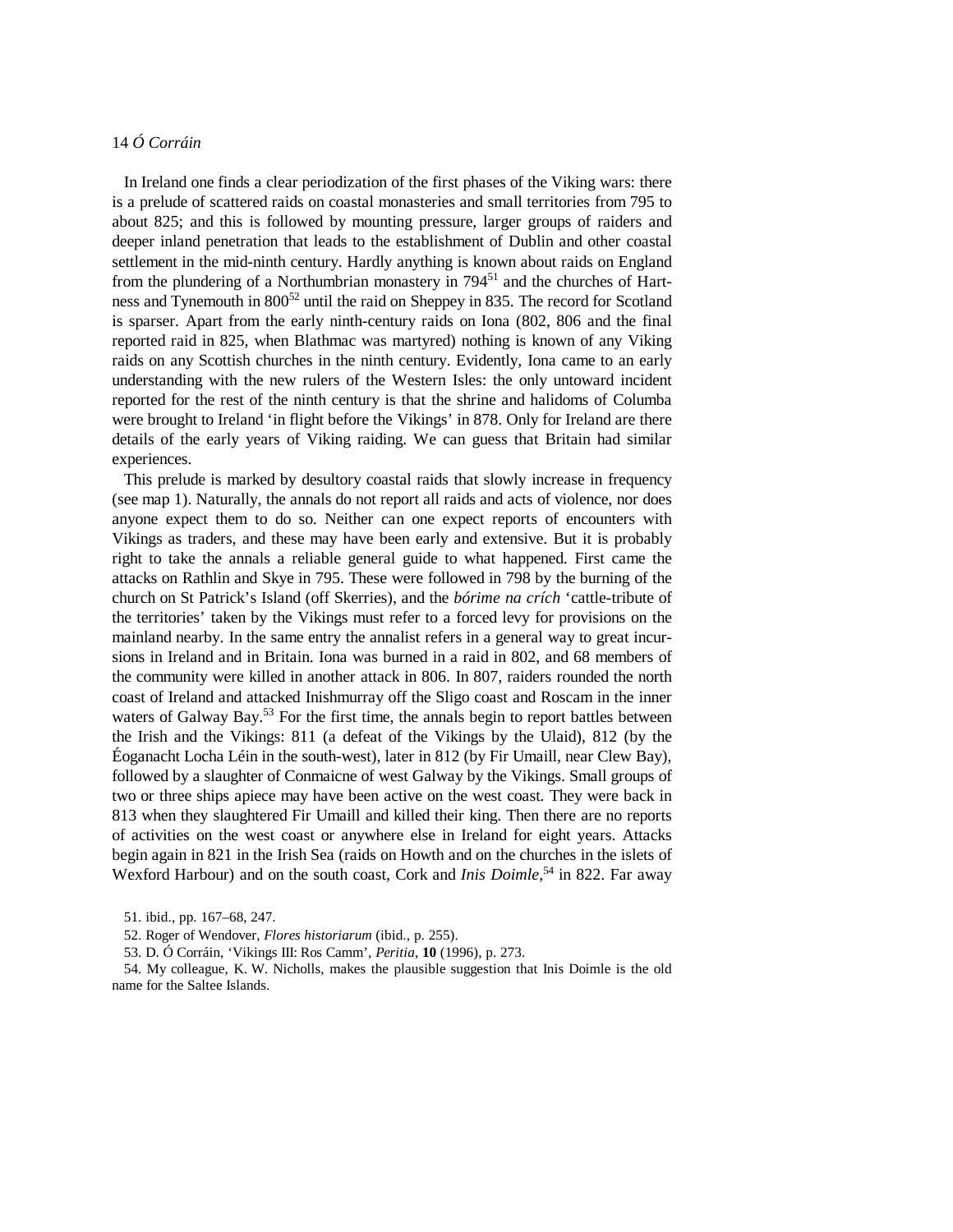in the south, Vikings raided the remote monastery of Skellig, 14 kilometres off the Kerry coast and so maltreated its superior that he died as their prisoner. In the northeast, there were concerted attacks on coastal monasteries of the Ulaid: Bangor was attacked in 823 and savagely plundered in 824. In 825 Down and Moville were hit, and the Ulaid defeated those who had attacked the most prestigious monasteries in their kingdom. From this point, there are terse annalistic reports of severe attacks along the east coast on churches and local coastal kingdoms and significant engagements with local Irish kings. The prelude was over: the first Viking Age proper had begun. $55$ 

This is the background against which one must consider Dr Wamers's excellent analyses of the 500 or so pieces of Insular metalwork found in Scandinavia.<sup>56</sup> Most of the objects are from ecclesiastical contexts; 80% are grave finds, and 85% of the graves with Insular material are women's graves. Wamers makes the point (contra Myhre) that it is scarcely conceivable that altar furnishings and liturgical vessels, most of them commissioned objects of high value, could ever have become common items of normal trade that one could buy in Ireland or Northumbria. He concludes that these objects are loot taken by Viking raiders from Insular churches, mostly Irish ones. He believes (and here he agrees with Egil Bakka's earlier work) that these objects were not traded on a large scale.<sup>57</sup> Seventy-five per cent of the graves date between  $c.800$ and *c*.900 and 25% between *c*.900 and *c*.1000 (mostly 900–950). This fits very well with the general historical periodization and the activities reported for each period by the annalists, but for about half the ninth century and all the tenth century, the major monastic raiders in Ireland were settled Vikings, that is to say, for over 60% of the chronological span the expected source of Irish ecclesiastical metalwork would have been Viking coastal lordships in Ireland, mostly Dublin. Therefore much of this material—perhaps 30% to 40%—began its transit abroad as goods traded out of Ireland by resident Vikings. The Blackwater hoard—over 100 items of Insular metalwork hacked from reliquaries, altar plate, croziers and the like and including some Irish and Hiberno-Viking dress ornaments—is thought to date to the end of the ninth century<sup>58</sup> and, according to Wamers, the type and state of the material differs from that found in Norwegian graves only in the absence of the pin-mounts that allow it to be worn as jewellery. Was this material intended for export? Very likely, but there are

55. The early raids are usefully tablulated and discussed in Colmán Etchingham's *Viking raids on Irish church settlements in the ninth century: a reconsideration of the annals* (Maynooth, 1996), pp. 1–16, 60–61, though not all his conclusions appear convincing.

56. Egon Wamers, above, pp. 00–00; idem, 'Some ecclesiastical and secular Insular metawork found in Norwegian Viking graves', *Peritia*, **2** (1983), pp. 277–306; idem, *Insularer Metalschmuck in wikingerzeitlichen Gräbern Nordeuropas: Untersuchungen zur skandinavishen Westexpansion* (Neumünster, 1985).

57. Wamers, above, pp. 00–00.

58. Cormac Bourke, *Patrick: the archaeology of a saint* (Belfast, 1993), pp. 24–39.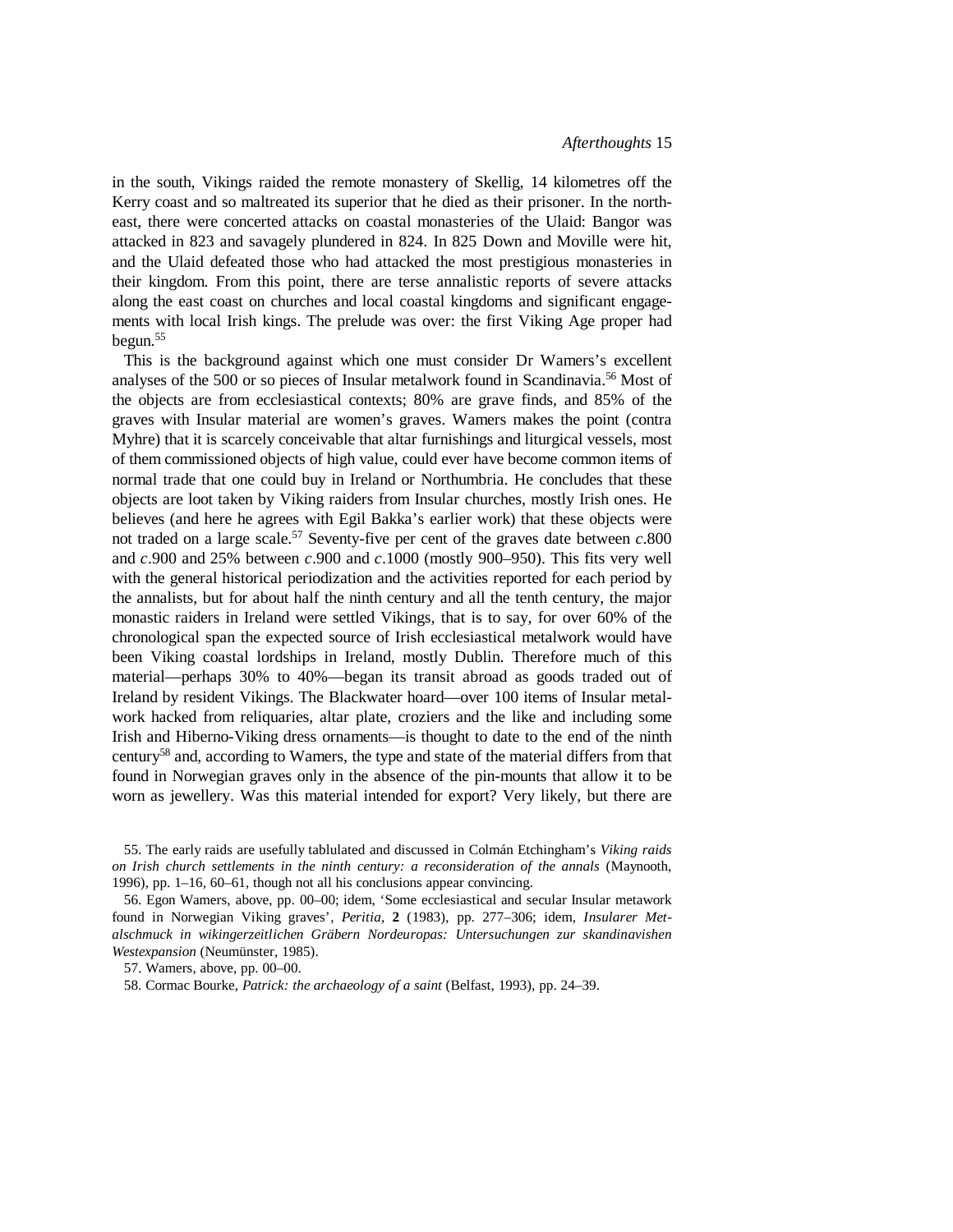some difficulties. If these goods were traded northwards in the late ninth century and in the tenth, much of the material found in Norway did not come there as loot brought home directly by Viking raiders as impressive jewellery for their womenfolk and as souvenirs. But how are we to account for the extremely small quantities of such goods amongst the grave finds at big market centres such as Hedeby, Kaupang, Helgö, and Birka<sup>59</sup> and the evident absence of any widespread distribution of these objects outside south-western Norway? Are most of the goods in later Norwegian graves family heirlooms, and therefore sourced in Ireland at a much earlier period? If so, raiding in the prelude to the Viking wars must have been far more extensive than the annals report. Was there a specialised trade between the settled Vikings in the west and their old homeland where there was a local market for Insular metalwork as objects of prestige? Was most Insular metal-work that reached areas outside south-western Norway melted down and recycled? There are many unanswered questions.

History, archaeology and linguistics agree remarkably about the earliest phase of Viking-Irish contact—what I have called the prelude. The early graves (identified by Egil Bakka and discussed by Wamers), dating to the decades about 800 (and confirmed by dendrochronology) are concentrated in mid-west Norway, Møre og Romsdal and Sogn og Fordane, and point to when and where the raids began. And the bulk of the loot is Irish, not Anglo-Saxon. For the Irish at least, the Viking Age began just when the annalists say it did.

Relations between Ireland and Iceland in the Viking Age raise difficult if fascinating historical and cultural questions. In Ireland, this matter has hardly got the attention it deserves, but this neglect has been compensated for by northern scholars and especially by the Icelanders.<sup>60</sup> Jónas Kristjánsson conveys the grand and antique flavour of the sagas. Here is a literary scholar who paints with firm and bold brush-strokes and leaves no room on his canvas for shimmering and uncertain lights and a landscape made dark by unremembered time. Yet he skilfully adumbrates the serious questions that beset the Icelandic material. Kristjánsson recommends caution in using the genealogies preserved in the sagas, and rightly. The truth is that the great Icelandic texts—*Íslendingbók*, *Landnámabók* and the early sagas—reflect concerns of the

59. Charlotte Blindheim, 'Trade problems in the Viking Age: some reflections on Insular metalwork found in Norwegian graves of the Viking Age', T. Andersson and K. I. Sandred (ed.), *The Vikings: proceedings of a symposium of the Faculty of Arts of Uppsala University* (Uppsala, 1978), pp. 166–76.

60. W. A. Craigie, 'Gaelic words and names in the Icelandic sagas', *Z Celt Philol* **1**, (1897), pp. 439–54; idem, 'The Gaels in Iceland', *Proc Soc Antiq Scot*, **31** (1896–97), 247–64; Alexander Bugge, *Vesterlandenes inflydelse paa Nordboernes … i vikingetiden* (Christiana [Oslo], 1905); Einar Ól. Sveinnson, 'Celtic elements in Icelandic tradition', *Béaloideas*, **25** (1957 [1959]), pp. 3–24; Gísli Sigurðson, *Gaelic influence in Iceland: historical and literary contacts: a survey of research*, Studia Islandica **46** (Reykjavík, 1988).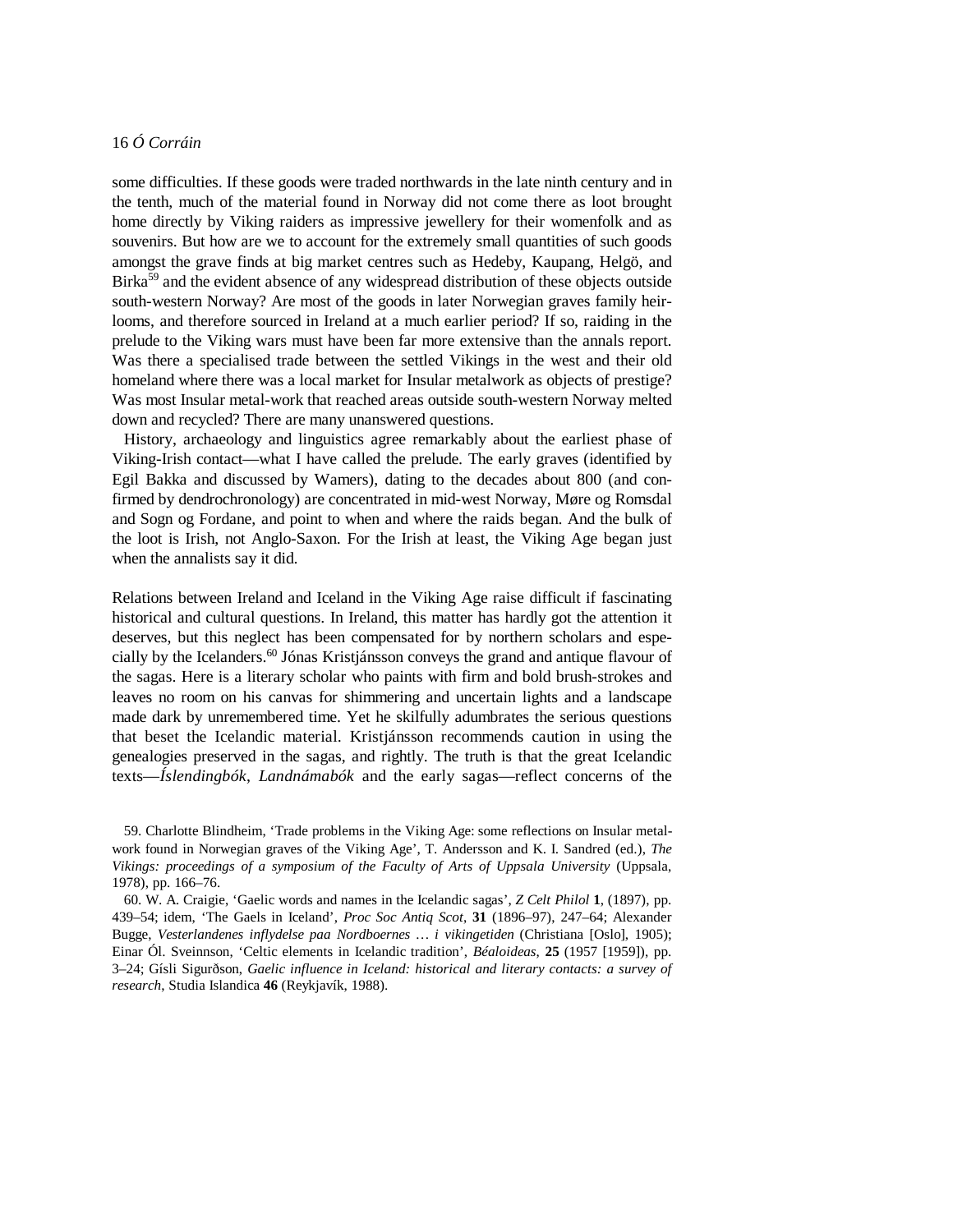eleventh and twelfth centuries, and are no history of Icelandic origins as such. Theirs is a reconstructed and imagined past, and no less an intellectual achievement for that. Genealogy is a potent means of legitimisation and of claim to social position and material possessions, and it is used for these precise purposes in the Icelandic texts, just as it is in the much more extensive and complex Irish genealogies. The reflexes are those of contemporary contacts in the Viking world, and in some important instances Icelandic relations with Dublin of the eleventh and twelfth centuries, when the city was dominated by Irish kings. Hence the story of Óláfr pá and Muirchertán he is claimed as the grandson of the greatest king in Ireland, Muirchertach Ua Briain, through an otherwise unknown daughter, Mael Corcra.

Here I wish to discuss briefly, as an example of this kind of material, the references in *Landnámabók* to Cerball, king of Osraige, and his children. When one tabulates the genealogies of the alleged descendants of Cerball who were ancestors of prominent Islanders (see table 1), two significant things emerge: descendants of Cerball in the male line are represented as leaving Ireland for Iceland in the generation just senior to Donnchadh (†1039) mac Gilla Pátraic, king of Osraige, and many more Icelandic kindreds descend from daughters of Cerball, who are represented as settling in Iceland much earlier. The floruit of these women must be in the late ninth and early tenth centuries. One has the obviously Irish name Kormlöð (=Gormlaith) and the two others have less easily explained names, Friðgerðr and Rafarta. In the genealogical table I have added in, on the extreme right, Eðna (Eithne), another daughter of Cerball and mother of Sigurðr digri (killed at the battle of Clontarf in 1014), from another Old-Norse source, the *Orkneyinga saga*. First, the date of *Landnámabók*. Professor Sveinbjörn Rafnsson holds that, since it does not mention the devastating eruption of Hekla in 1104 though that of Katla *c*.1000 is referred to, it probably originates from before 1104 and this fits with other data. However, interpolation and re-editing does not end until about 1300 and the textual history is complex.<sup>61</sup> What of the role of Cerball *Írakonungr* as king of Ireland and as an ancestor figure? This story has been taken to be a historical reminiscence brought to Iceland by settlers from Ireland (*c.*870) and preserved by oral tradition for over two centuries. However, other reasons made Cerball important in the two or so generations before *Landnámabók* was written and he must be considered in the light of these circumstances.

If we confine ourselves to the uninterpolated annals, the achievements of Cerball mac Dúnlainge are significant. His kingdom, straddling the Barrow, made him a major player in Viking affairs in the middle and later years of the ninth century, but he was in no way the greatest king of his day, and no Irish source claims that he was king of the Irish, king of Ireland, or king of Dublin.

61. S. Rafnsson, *Studier i Landnámabók: kristiska bidrag till den isländska fristatstidens historia* (Lund, 1974), pp. 114–21, 230, 232.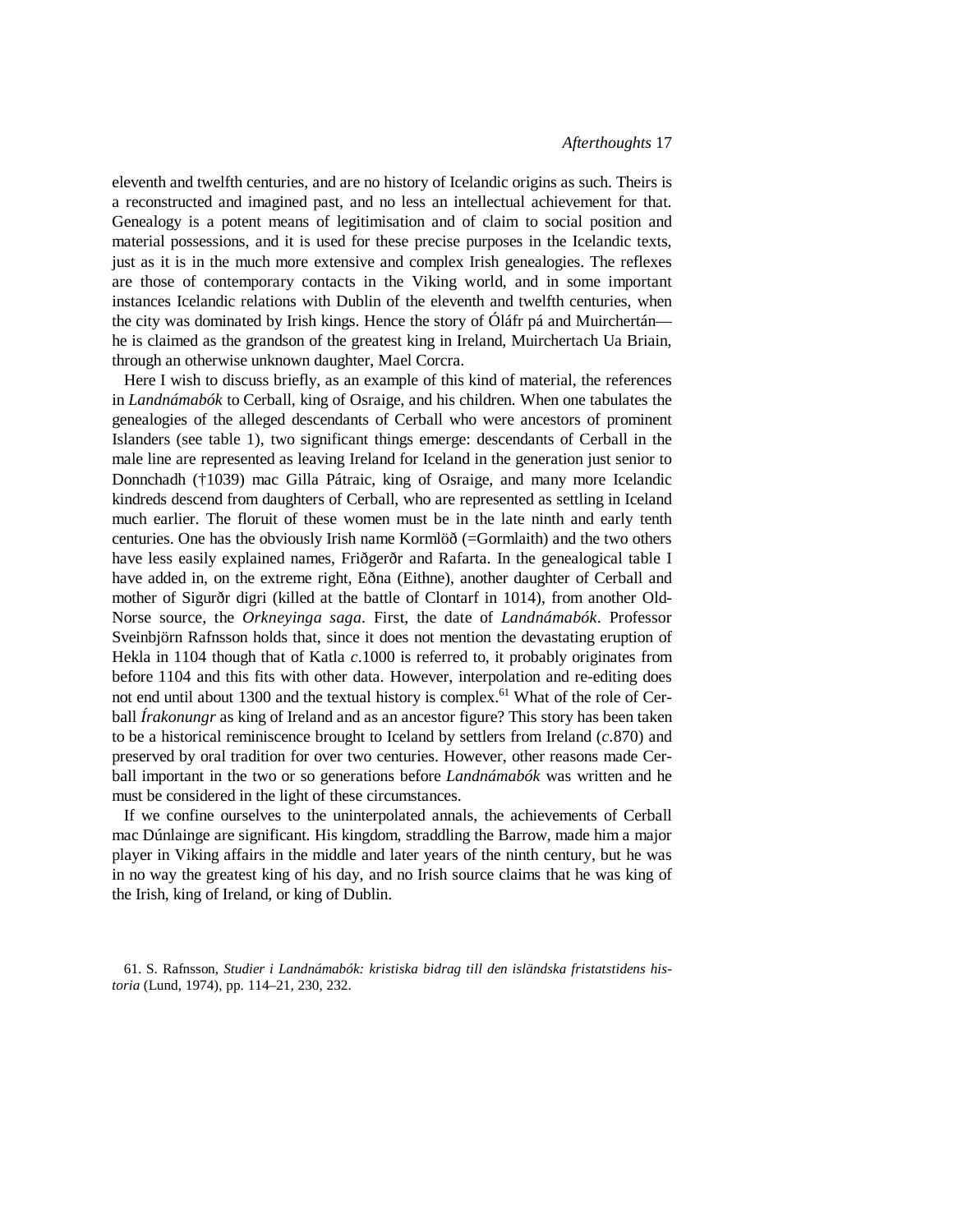However, the deeds of Cerball mac Dúnlainge get a lot of attention in a heavily interpolated annalistic collection now known as *Fragmentary annals of Ireland*. <sup>62</sup> His relationship with the king of Ireland Máel Sechnaill (brother-in-law) is stressed and Máel Sechnaill sends him to Munster to demand hostages (§246, AD 856); a chronicle-style circumstantial account of his defeat of the Viking Rodolb and his troops at Áth Muiceda, not in the other annals (§249, date uncertain); a similar account of a victory by him and his Danish allies over Vikings near Killenaule, Co. Tipperary (§254, date uncertain); Cerball's important role in Máel Sechnaill's expedition to Munster and his attempt to bring Leinster under tribute (§260, 858); he plunders Leinster and takes its hostages (§262, 858); he makes a great hosting into Meath with his Viking allies and spends three months plundering it and he is praised by the poets, especially by Óengus *sapiens*, abbot of Clonfertmulloe (§265, 859);<sup>63</sup> he made his peace with Máel Sechnaill at the conference of Rahugh in 'obedience to the successor of St Patrick' ( $§268, 859$ );<sup>64</sup> a chronicle-like account of Cerball's victory over the two Viking fleets that came up the Barrow to plunder his kingdom (§277, 860); Cellach celebrated the *óenach* of Raigne (§280, 861); he massacred the followers of the Viking leader Rodolb at Slíab Mairge (§281); with his nephew, Cennétig mac Gaíthéne, he destroyed Rodolb's fleet at Dunrally (§308, 862); he slaughtered the Vikings at Fertagh, near Johnstown (§310, 863); Cerball raided Leinster, the Leinstermen and their Viking allies replied with a raid on Osraige, the Munstermen committed treachery on Cerball, and he devastated their lands and took many hostages  $(\S 314, 864)$ ;<sup>65</sup> Cerball's sister, Land, urges Áed mac Néill (now her husband) against the Vikings (§327, 866); according to a chronicle-style entry, Cennétig, whose relationship to Cerball is rehearsed, wins a great victory over the Vikings in Munster (§338, date uncertain); the Laigin challenge Cerball to battle, but the abbot of Lethglenn makes peace between them (§365, ?868); a saga-like account of Cerball and Cennétig's roles as allies of Áed mac Néill in a large-scale attack on Leinster (§387, 870). Cerball is described as 'a man who was worthy to possess all of Ireland because of the excellence of his form and his countenance and his prowess' (§260) and he is constantly associated with the great and the good of his time.

This narrative is much more than a string of annalistic entries. Professor Radner has argued that here *Fragmentary annals* preserves extensive materials from an Osraige

62. J. N. Radner (ed. and transl.), *Fragmentary annals of Ireland* (Dublin, 1978). The first edition was that of John O'Donovan, *Annals of Ireland: three fragments* (Dublin, 1860).

63. AI 859 say that he had the Munstermen as allies, that they plundered as far north as the Fews and that the North submitted.

64. There was much more in question here as the other annals make clear, and the most important matter decided was that Osraige was detached from Munster and made subject to Máel Sechnaill (Binchy, 'The passing of the old order', p. 130).

65. FM 862 [=864], in two separate entries, has what appears to be the base annals from which this may have been developed. *Fragmentary annals* purports to give Cerball's thoughts about the Munstermen's actions.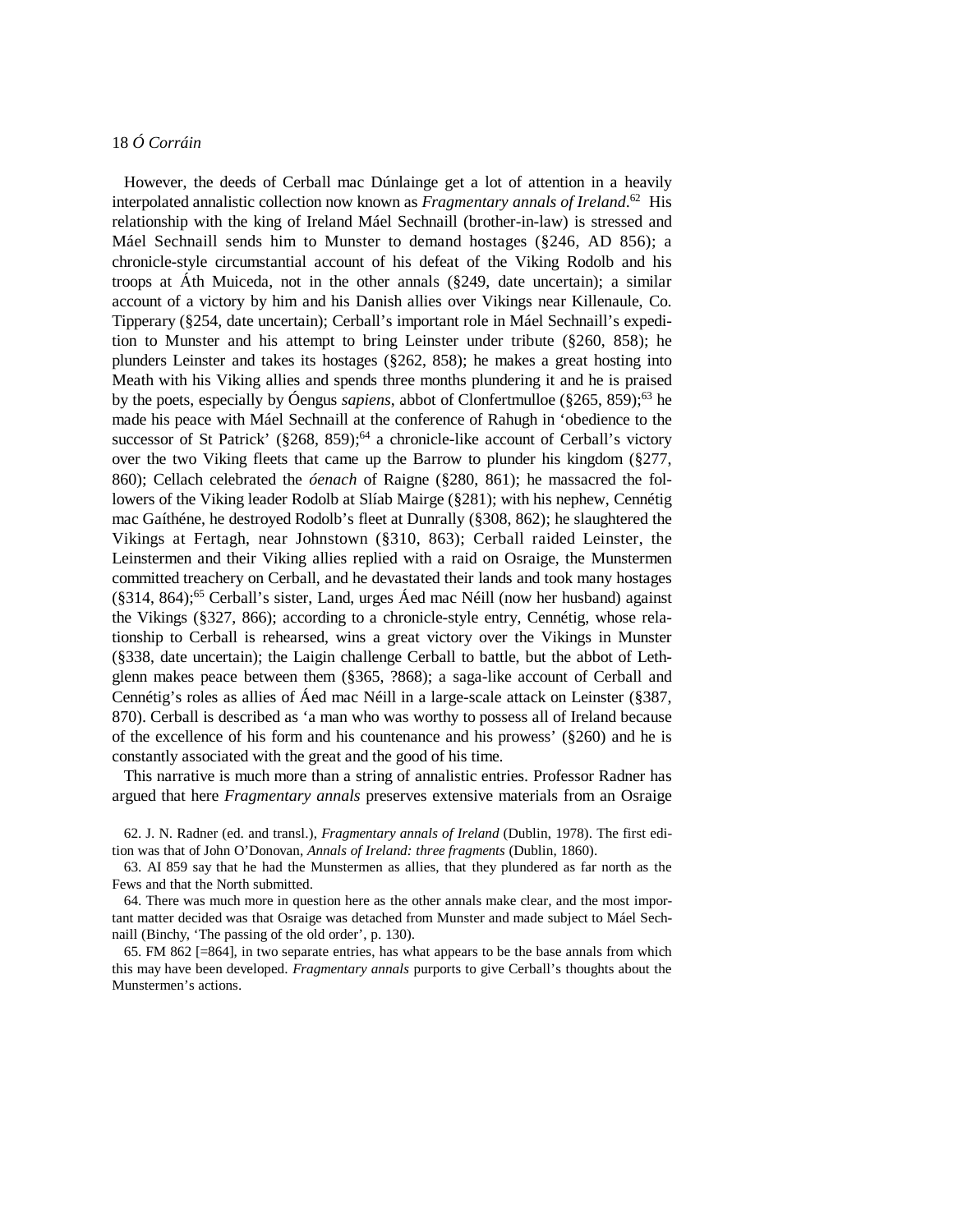Chronicle, and suggests that it belongs with other dynastic propaganda texts such as *Cogad Gáedel re Gallaib* and *Caithréim Cellacháin Chaisil*. <sup>66</sup> I believe this is correct, and I would link the production of the text directly with the reign of Cerball's descendant, Donnchad mac Gilla Phátraic who made himself king of Leinster (1033– 39), the only king of Osraige ever to become king of Leinster, though his son attempted briefly to hang on, but was killed within a year or so by the Leinstermen.<sup>67</sup> The Osraige kingship of Leinster led to a considerable rewriting of history that can still be traced. Donnchad mac Gilla Phátraic celebrated the *óenach* of Carman 'with the optimates of the laity and clergy of Osraige and Leinster'—a prerogative of the king of Leinster—just when he became king of Leinster in 1033<sup>68</sup> and this is reflected in the Dindshenchas poem on Carman, evidently written for the occasion.<sup>69</sup> The statement in the genealogies *ní dílsiu do Laignib int ainm as Lagin oldás do Ossairge* 'The name "Laigin" is no more appropriate for the Leinstermen that it is for Osraige', i.e. Osraige are as much Leinstermen as the Leinstermen themselves, supports his new position and is a audacious claim.<sup>70</sup> I believe that Donnchad looked back to the victories of his ancestor, Cerball, as model for his own kingship and the glorious image of Cerball owes much to this dynastic re-writing of history. As king of Leinster, Donnchad also saw himself as overlord of Dublin and the patriotic anti-Viking rhetoric in the Osraige Chronicle is directed towards the Dubliners.<sup>71</sup> The message is clear: if the Vikings of Dublin do not behave as loyal subjects, Donnchad will deal with them as his great ancestor dealt with their ancestors. As in *Cogad Gáedel re Gallaib*, the Vikings are presented in stereotype as pagans, barbarians, and enemies of the church

67. Paul Walsh, 'Leinster states and kings in christian times', *Ir. Ecclesiast. Rec.*, **53** (1939), pp. 77–61, at p. 59.

69. Edward Gwynn (ed. and transl.), *The metrical dindshenchas* iii, Todd Lecture Series **10** (Dublin 1913), pp. 3–25, at p. 14, lines 161–64. Lines 81-192 belong to the year 1033 when Donnchad celebrated the assembly as one can deduce from the flattering references to Osraige (lines 161-64). There has been some rewriting here since there is a reference to Diarmait mac Mael na mBó (†1072) in line 96).

70. M. A. O'Brien (ed.), *Corpus genealogiarum Hiberniae* (Dublin, 1962), p. 101.

71. Note especially the author's view of the Viking wars as a struggle of christian against pagan, and a profound belief that God comes regularly to the help of the christians. When the Danes deprieved the Norse of their booty (AD 851, §233: 'and thus the Lord took from them all the wealth they had taken from the churches and holy places and shrines of the saints of Ireland'). Cinaed mac Conaing, who took part with the Vikings is accused by Mael Sechnaill: 'Why did you burn the oratories of the saints and why did you along with the Norse destroy their holy places and the books of the saints?' (§234, AD 851). Some entries recording defeats of the Vikings end: Sic enim placuit Deo (§§342, 349, 409). In attacking a mixed force of Irish and vikings, the king urges his troops: 'Beloved people, spare the christians and attack the idolators' (§366) The intervention of the saints and holy men was effective (§429). And there is an intense patriotism (§§266, 400).

<sup>66.</sup> op. cit., pp. xxii–xxvi.

<sup>68.</sup> AU, AFM 1033.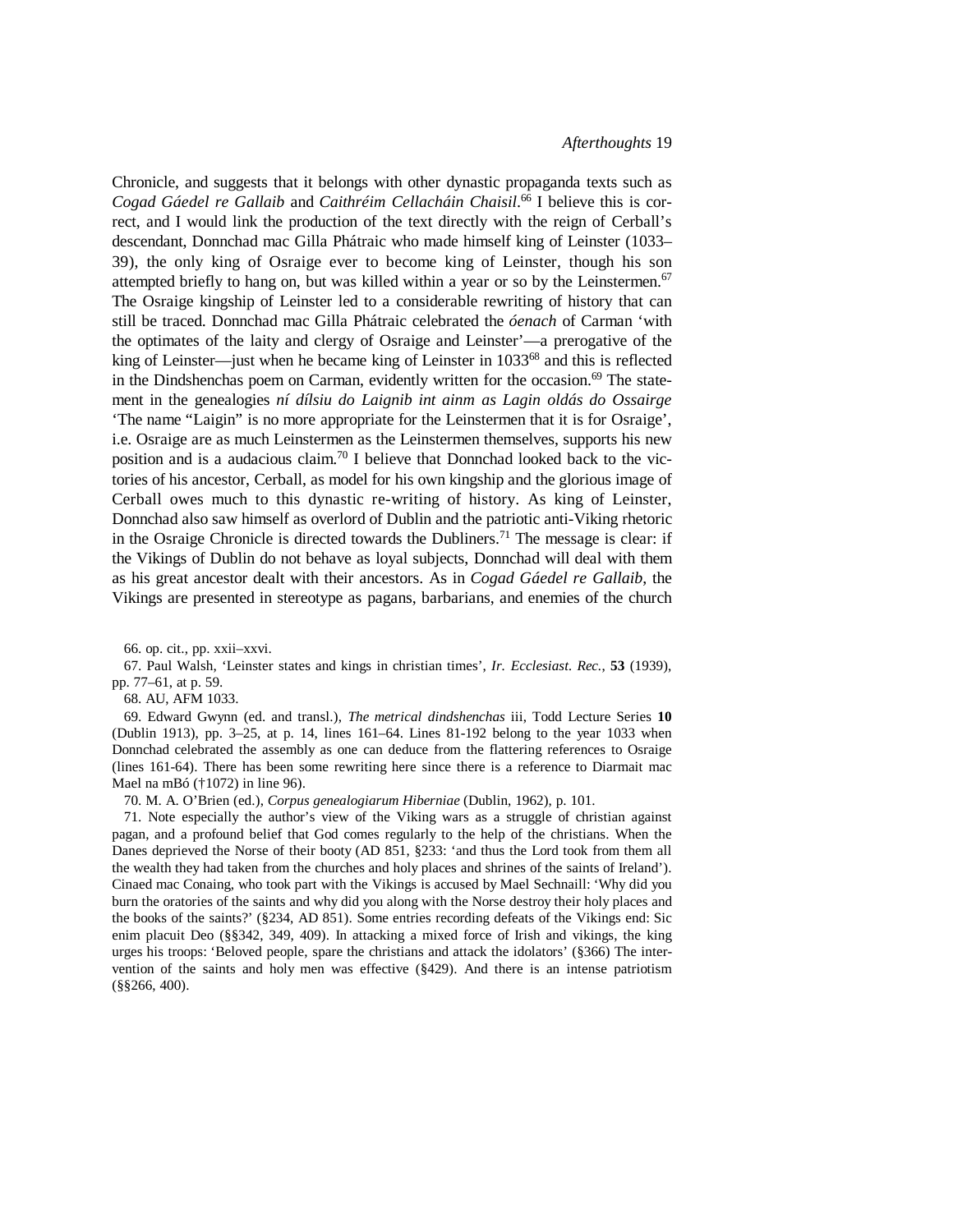just when they had become urbanised, civilized, and christian. Nonetheless, they were impressed with this reading of their past. The fame of Cerball in the Viking world, and particularly as an ancestral figure in *Landnámabók*, is due to the achievements of his eleventh-century descendant and not to a tenacious oral tradition among the Icelanders that preserved genealogies from the late ninth century to 1100 or later. Any memory of king Cerball current traditionally amongst the Icelanders would have been overlaid by his new literary persona.

In any case, the text of *Landnámabók* indicates that some of the Irish material is much later than any possible historical memories of *c.*870. Baugr son of Rauðr is represented as coming to Iceland and settling at Fljótshlíð.<sup>72</sup> Vibaldr, grandson of an otherwise unknown Domnall son of Cerball, is said to have come from Ireland, where he was born, and settled in Iceland.<sup>73</sup> What is interesting is that Baugr, Vibaldr and Askell hnokkan are represented as belonging to the generation immediately preceding Donnchad mac Gilla Phátraic—and thus settlers who came to Iceland in the late tenth or early eleventh centuries. The genealogical connections they are given reflect directly the newly enhanced status of the Osraige dynasty.

If historical material deriving from a mid-eleventh-century re-writing of history is reflected in *Landnámabók*, one must presuppose a close connection between the Dublin Vikings and Iceland—close enough to allow for the transmission of many kinds of cultural influences, including historical information. This has sometimes been played down<sup>74</sup> but, as Alexander Bugge has shown, it is a significant formative influence in Icelandic culture. There are, for example, some 40 Icelandic place names with Irish elements, more than there are place names with Old Norse elements in Ireland.<sup>75</sup> These appear to be genuine place names but the accounts of the persons attached to them may not be historical, for the concerns of the writers of *Landnámabók* seems to involve place name aetiologies (one is reminded of the roughly-contemporary Irish *Dindshenchas* 'lore of famous places',<sup>76</sup> but though the genre is the same, the models are not close). More than 85 Irish personal names occur in the sagas—far more than the Old-Norse names borrowed by the Irish or occurring in Irish sources.<sup>77</sup> In fact, one can argue for a Hiberno-Norse world of cultural

72. Jakob Benediktsson (ed.), *Íslendingabók. Landnámabók*, Íslenzk Fornrit **1** (Reykjavík, 1968), p. 352 (hereafter cited as *Íslendingabók* and *Landnámabók*).

73. ibid., pp. 326–27.

74. W. A. Craigie, 'Gaelic words and names in the Icelandic sagas', *Z*. *Celt*. *Philol*., **1** (1897), pp. 439–54; idem, 'The Gaels in Iceland', pp. 247–48, 260–61, 264.

75. Bugge, *Vesterlandenes inflydelse*, pp. 359–65.

76. Edward Gwynn (ed. and transl.), *The metrical dindshenchas*, 5 vols (Dublin, 1903–35, repr. For Edward Strylin (cd. and transl.), The *metrical amassiements*, 5 Vols (Edsin, 1985 55, repr. Dublin, 1991); Whitley Stokes (ed. and transl.), 'The prose tales from the Rennes Dindsenchas', *Revue Celtique*, **15** (1894), pp. 272–336, 418–84; **16** (1895), pp. 31–83, 135–67, 269–312; Whitley Stokes (ed. and transl.), 'The Bodleian Dindshenchas', *Folk-Lore*, **3** (1892), pp. 467–516; Whitley Stokes (ed. and transl.), 'The Edinburgh dinnshenchas', *Folk-Life*, **4** (1893), pp. 471–97.

77. Craigie, 'Gaelic words and names in the Icelandic sagas', pp. 444–50.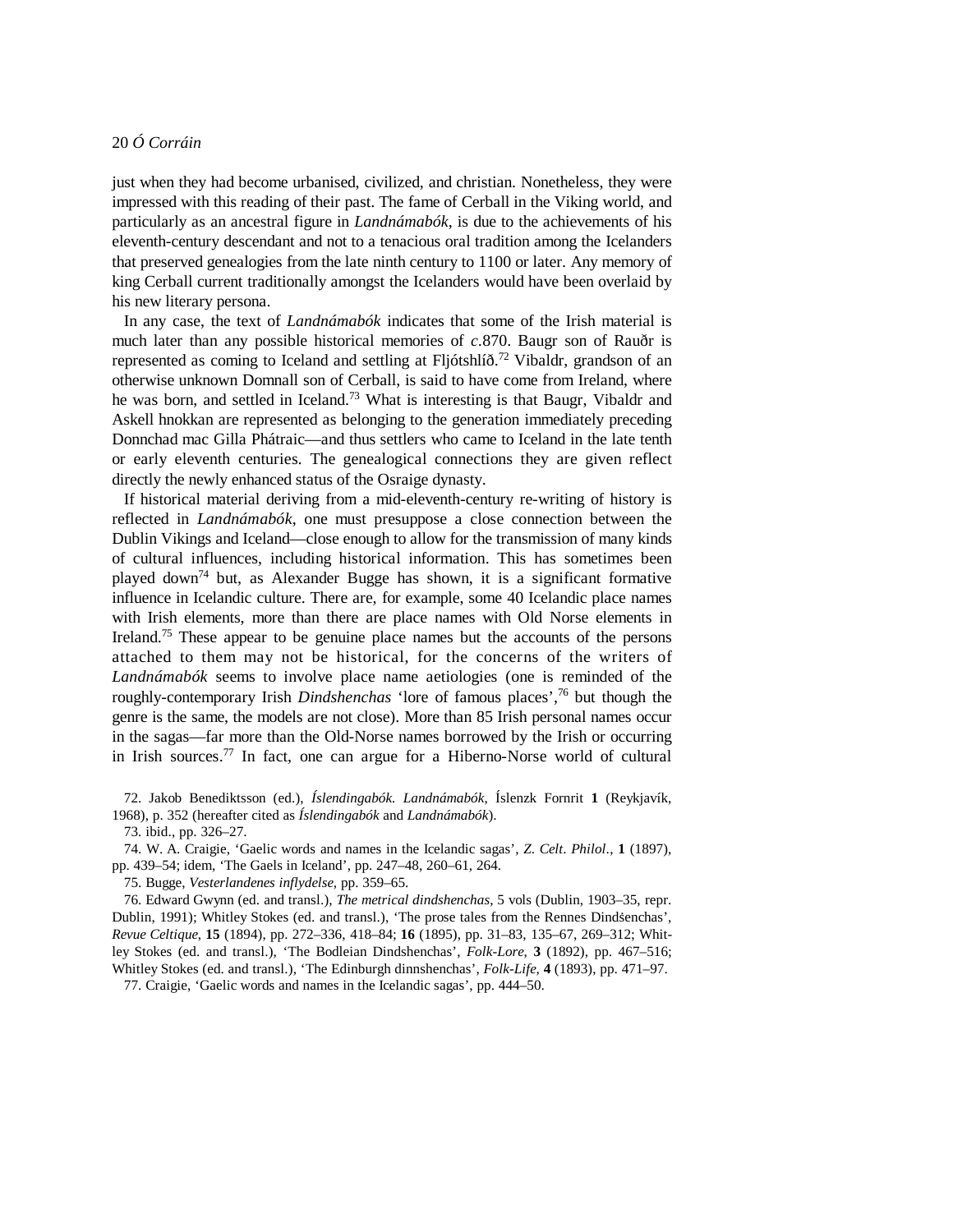interplay—Ireland, Britain, Norway, the Faroes and Iceland—and the evidence for this is best preserved in the two most active literary centres, Ireland and Iceland.

Learned Icelanders in the eleventh and twelfth centuries were well aware of the christian practice of important families of Irish and Hiberno-Viking descent, and of significant details of that practice, and scholars are prepared to admit that 'a larger number of people in Iceland professed christianity, and that means Irish christianity in the age of settlement (870–930) than many people realize'.<sup>78</sup> According to *Kjalnesinga saga* Ørlygr inn gamli, who was a christian, was advised by his foster-father, bishop Patrick, to bring with him to Iceland consecrated earth, a plenarium and a church bell. He built a church at his settlement in Esjuberg and dedicated it to Columba. According to the saga (and here we seem to have the origin legend of a church), the church was still standing and the bell and the missal survived until the rule of Árni Þorlákson as bishop of Skálholt (1269–98).<sup>79</sup> *Landnámabók* tells of Ásolfr alskik Konálson who came to Iceland from Ireland and lived apart from his nonchristian neighbours. A church was built on the site of his cell in the eleventh century and dedicated to Columba, and miraculous happenings are reported at the site of his grave.<sup>80</sup> Another notable christian, mentioned in *Landnámbók*, was Jo˛rundr enn kristni 'who held firmly to christianity until his dying day and who was a hermit in his old age'.<sup>81</sup> The declaration at the end of *Landnámabók* to the effect that most of the descendants of the christians apostasised 'and the land was entirely pagan for nearly a hundred years<sup>'82</sup> is hardly to be taken literally. Bugge may overstate the case somewhat when he says that 'the oldest Icelandic christianity—and we must not forget it was neither Frankish nor Anglo-Saxon, but Celtic, the last bloom of the widely ramified and powerful missionary activity that issued from, and had its centre in, Columba's holy island of Iona',  $83$  but he nonetheless makes an important point. The Icelandic sources convey what was believed in christian Iceland of the eleventh and twelfth centuries. This will have been shaped by contemporary needs but at the very minimum we can take it as evidence for a long-standing Irish christian influence, and one that will have been reinforced by constant contact with Ireland, for Iceland was not at all isolated. When inventories of late medieval Icelandic religious houses list Irish service books<sup>84</sup> it is hardly surprising that *Íslendingabók* should have references

- 79. Craigie, 'The Gaels in Iceland', p. 252; Ian McDougall, 'Foreigners and foreign languages in medieval Iceland', *Saga-Book*, **22/3–4** (1987–88), pp. 180–223, at p. 181.
- 80. *Landnámabók*, pp. 61–65; Craigie, 'Gaels in Iceland', pp. 252–53; Bugge, *Vesterlandenes inflydelse*, p. 367; McDougall, 'Foreigners', p. 182.
	- 81. Bugge, *Vesterlandenes inflydelse*, p. 370.

<sup>78.</sup> Einar Ól. Sveinsson, 'Celtic elements in Icelandic tradition', p. 6.

<sup>82.</sup> *Landnámabók*, p. 396.

<sup>83.</sup> op. cit., p. 374.

<sup>84.</sup> McDougall, op. cit., pp. 181–82.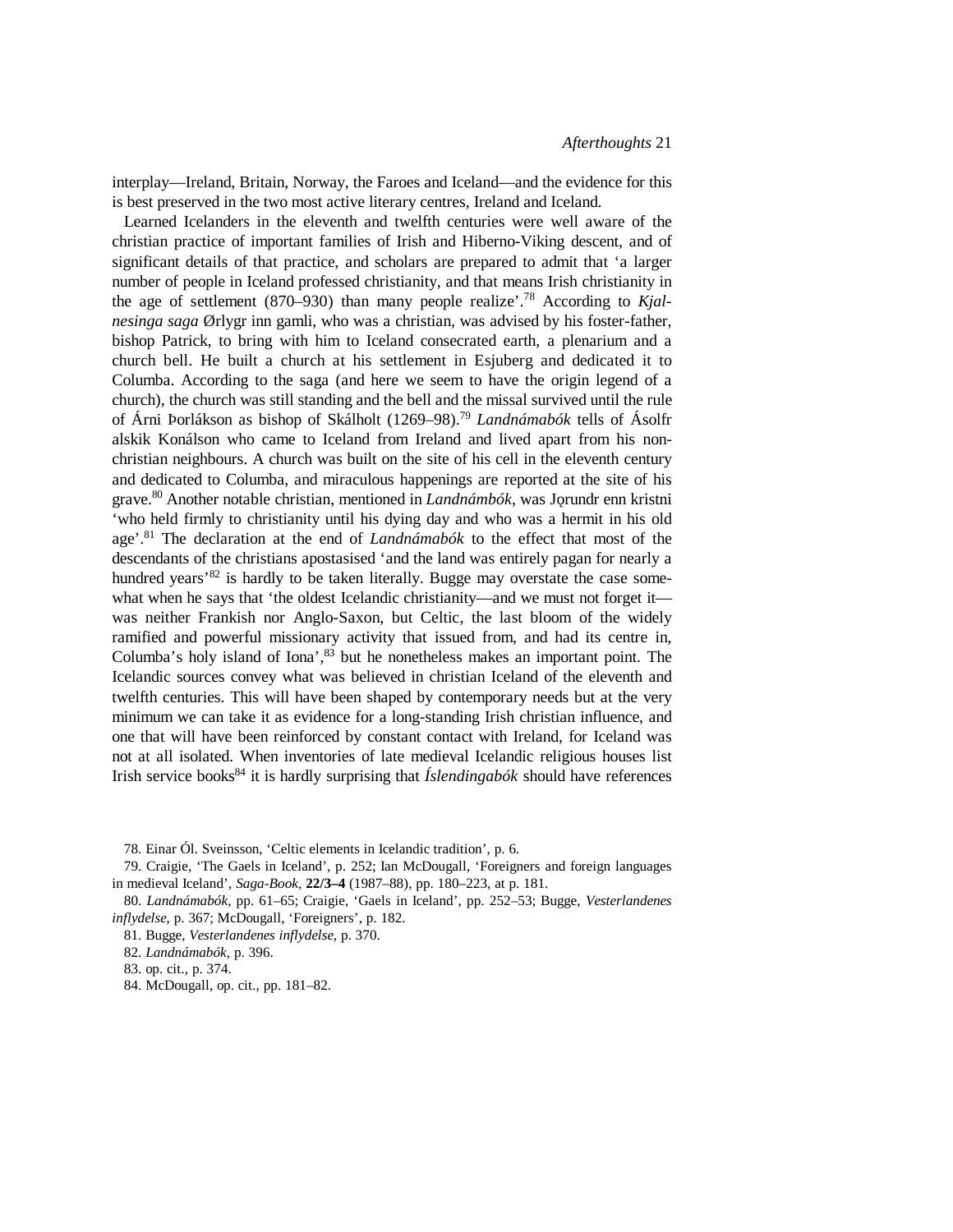to Irish books, bells and croziers.<sup>85</sup> The first settlers whether pagans from west Norway or Hiberno-Viking settlers from Ireland or Britain would have identified these items quickly enough, but it is perhaps best to take this statement of Ári Þorgilsson (*c.*1067–1148) in *Íslendingabók* as a learned reconstruction of the past from the vantage point of a christian Iceland familiar with Irish christianity rather than a memory of the early settlers transmitted by oral tradition.

Within this context of continuous contact other things find a convenient place literary influence in genre and form, metrics (a much discussed problem of metrics in Old Irish and Old Norse $)^{86}$  and the cultivation of literary prose narrative in both languages. Naturally, one looks to literate Ireland and Britain as the likely first place of the writing of Old Norse. Palaeographers point out that the Icelandic writing system in eleventh-century English $87$  but all the Icelandic manuscripts are late and will not necessarily represent the first writing style adopted by the Icelanders.

There is evidence that some sagas were known in one form or another in the Britain and Ireland in the eleventh century, long before the surviving literary texts were redacted, and thus long before there is any evidence for them in Iceland. Elizabeth M. C. Houts has concluded that William of Jumièges *c*.1070–71 knew *Ragnars saga loðbrókar*. <sup>88</sup> The evidence points to a common Anglo-Scandinavian source and to a familiarity with *Ragnars saga* from at least the early eleventh century onwards. It was also known in Ireland and what appears to be a eleventh Irish derivative of it occurs in the *Fragmentary annals*, the text that preserves (as we have seen) the eleventhcentury re-writing of the deeds of Cerball of Osraige.<sup>89</sup>

Jónas Kristjánsson agrees with Einar Ól. Sveinnson and Jón Jóhannsen who see behind *Njáls saga* and *Þorsteins saga Síðu-Hallsonar* a lost saga that survives only in part and that can conveniently be called *Brjáns saga*. <sup>90</sup> The date of the surviving sagas

85. *Íslendingabók*, p. 5; cf. *Landnámabók*, pp. 31–32; Bugge, *Vesterlandenes inflydelse*, p.366; McDougall, op. cit., pp. 180–81.

86. G. Turville-Petre, 'On the poetry of the scalds and of the filid', *Ériu*, **22** (1971), pp. 1–23 (first published in Icelandic in 1954, repr. idem, *Nine Norse studies* (Oxford, 1972), pp. 144–80); idem, *Origins of Icelandic literature* (Oxford, 1967), pp. 34–38; idem, *Scaldic poetry* (Oxford, 1976), pp. xi–lxxx; Einar Ól. Sveinnson, 'An Old-Irish verse form wandering in the north', in David Greene and Bo Almqvist (ed.), *Proceedings of the seventh Viking congress* (Dublin, 1976), pp. 141–52; Stephen N. Tranter, 'Divided and scattered, trussed and supported: stanzaic form in Irish and Old Norse tracts', in Hildegard L. C. Tristram (ed.), *Metrik und Medienwechsel/ Metrics and media* (Tübingen, 1991), pp. 245–72; idem, '*Clavis metrica: Háttalykill* und die mittelirische Verslehren', Martin Rockel and Stefan Zimmer (ed.), *Akten des ersten Symposiums deutschsprachiger Keltologen* (Tübingen, 1993), pp. 317–18.

87. Turville-Petre, *Origins of Icelandic literature*, pp. 76–77.

88. 'Scandinavian influence in Norman literature in the eleventh century', *Anglo-Norman Stud*., **6** (Woodbridge, 1983), pp. 107–21.

89. Radner, op. cit., 118–20 (§330).

90. Above, pp. 00–00. So too Sophus Bugge, *Norsk sagafortælling og sagaskrivning i Irland* (Kristiania [Oslo], 1901–08), p. 55; Lars Lönnroth, *Njalssaga: a critical introduction* (Berkeley,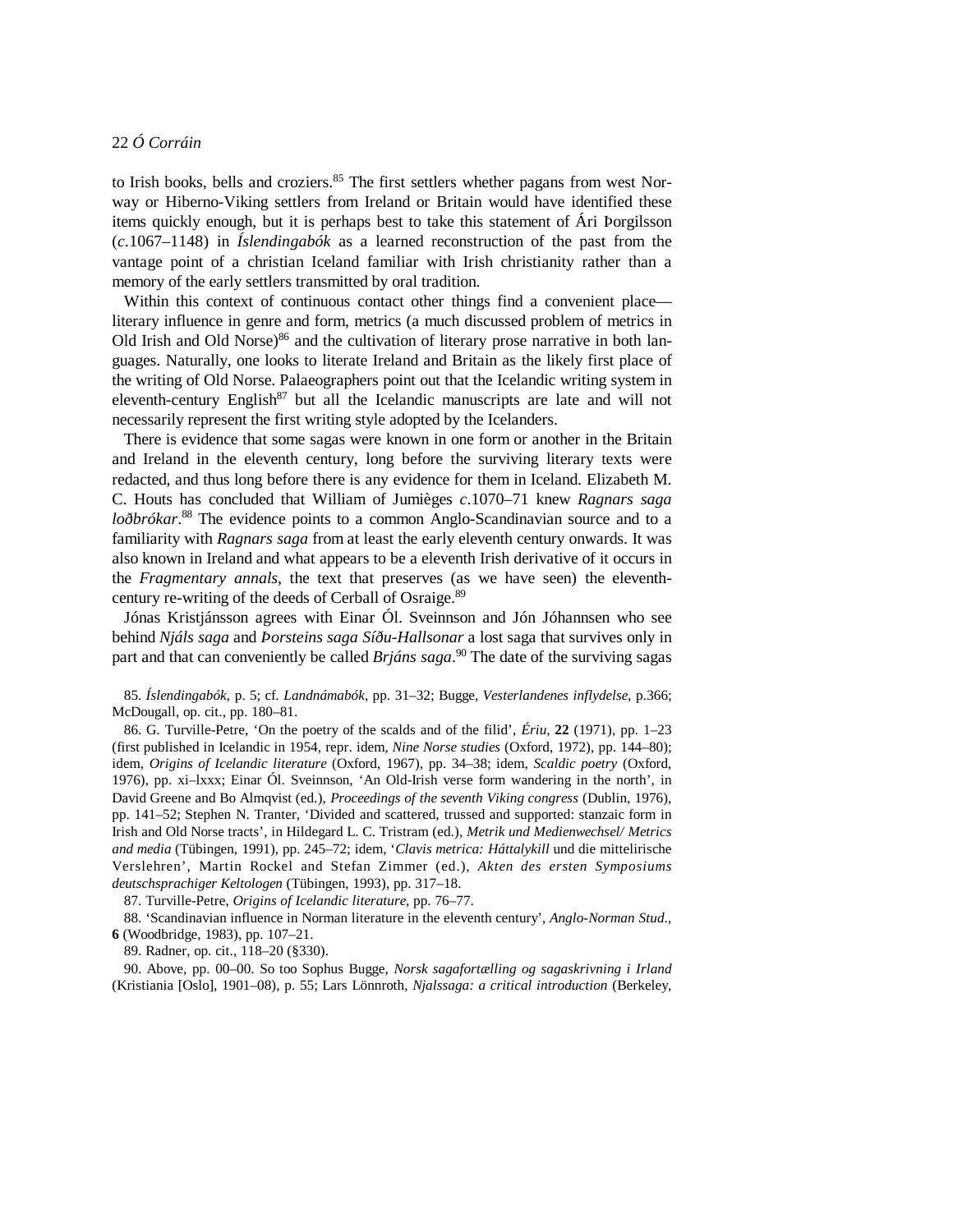is much debated: that of *Þorsteins saga*<sup>91</sup> is uncertain (all the manuscripts are seventeenth-century) but it is clear from internal evidence that it belongs to a time when *Njáls saga* was well known. For Finnur Jónnson *Njáls saga* in its present form must date from between 1250 and 1280 and *Þorsteins saga* belongs to the second half of the thirteenth century. A reference preserved in *þorsteins saga* allows us to reconstruct the name *Brjáns saga*—evidence, at the least, that the saga was known as an individual text to thirteenth-century Icelanders.<sup>92</sup> In a brilliant, erratic, and much neglected study, Sophus Bugge demonstrated that Brjánsaga was not written in Iceland amongst people who understood little Irish but in an environment where Irish was spoken and written and by someone who understood it well.<sup>93</sup>

First, the rendering of the Irish names into Old Norse is very accurate: Brian (*Brján*), Donnchad (*Dungaðr*), Murchad (*Margaðr*), Tadc (*Taðkr*), Gormfhlaith (*Kormlo˛ð*), Forblaith (*Hvarflo˛ð*) are satisfactory and consistent forms of personal names.<sup>94</sup> The last name deserves some comment. Sigurd's sister and wife of Earl Gilli is called *Hvarflo* $\delta$ <sup>95</sup> This is in fact the very rare Irish female name Forbfhlaith, attested elsewhere, to my knowledge, only once, in the Annals of Ulster (and in texts derived from it) for  $780.96$  This name and its skilful and accurate rendering into Old-Norse form must point to an author who was Irish-speaking. Two significant errors occur in the forms of Irish proper names. The personal name Tairdelbach is mistakenly rendered *Kerþjálfaðr*, where on one would expect \**Terþjálfáðr*. Brian's fortress, Cenn Corad is represented as *Kantaraborg* in the best manuscripts.<sup>97</sup> *Borg* is the normal Old Norse for a fortress; it is used for the *dún* or fortress of Dublin in *Brjáns saga*. <sup>98</sup> However, *Kantara-* is a scribal error for \**Kankara-* (<Cenn Corad). These two errors can only have occurred when a scribe, copying from a manuscript written in Insular hand

#### 1970).

91. Jón Jóhannesson (ed.), *Þorsteins saga Síðu-Hallsonar*, Íslenzk Fornrit **11** (Reyjavík, 1950), pp. 299–320.

92. þeir fóru síðan til Írlands ok borðusk við Brján konung, ok urðu morg tiðendi senn, sem *segir i so˛gu hans* 'Then they [earl Sigurðr and Þorstein] went to Ireland and fought against king Brján and there many remarkable things happened afterwards, as is said in his saga' (Jóhanneson, *Þorsteins saga Síðu-Hallsonar*, p. 301); Lönnroth, *Njalssaga*, p. 226.

#### 93. op. cit., pp. 59–66.

94. Einar Ól. Sveinsson (ed.), *Brennu-Njáls saga*, Íslenzk Fornrit **12** (Reykjavík 1954), pp. 440–41 (cap. 154).

95. The best MS reads Hvarfloð; others read *Hvarflaugu*, *Svanlaugu* and, in a another MS tradition, *Kormlo˛d* (ibid., p. 440, note 5).

96. Forbflaith ingin Connlai, dominatrix Cluana Bronaigh [nr Granard co Longford] moritur.

97. *Brennu-Njáls saga*, p. 448; other and less accurate readings are *Kunjátta, Kanokta* which represent a mistaken attempt to correct the name to Irish *Connachta*.

98. *Brjánn konungr var kominn með allan her sinn til borgarinnar. Fo˛studaginn fór út herrinn af borginni, ok var fylkt liðinu hváru tveggja* 'King Brian had already come to the fortress [of Dublin] with all his forces. On Good Friday the troops [of Dublin] marched out of the fortress and both sides drew up in battle array' (ibid., pp. 449–50).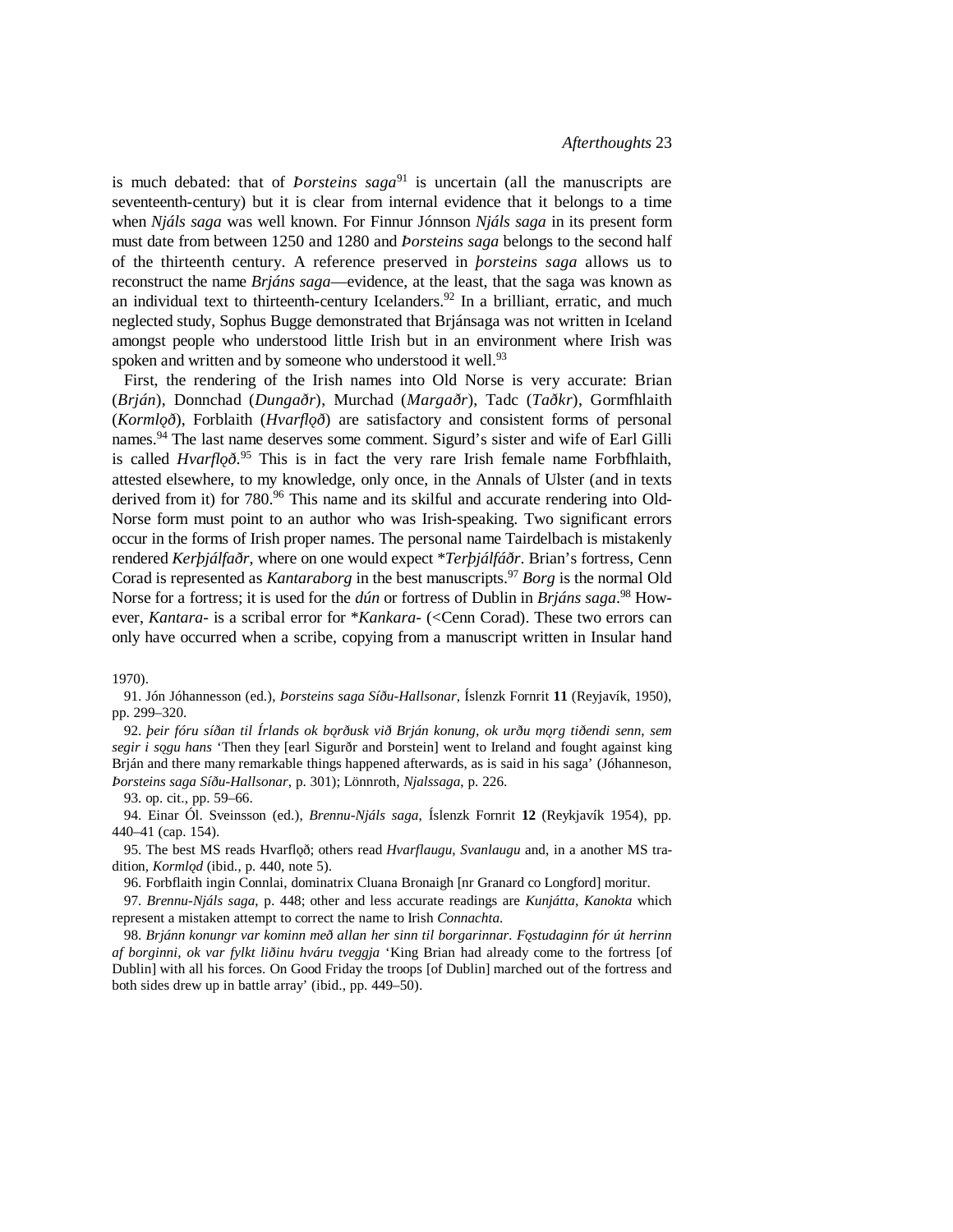misread *c* (which represented Old Norse *k*) as *t*. Therefore, all surviving texts of *Brjáns saga* derive from an archetype of Irish provenance in which Old Norse was written in an Insular script. The author of the Icelandic *First grammatical treatise*, which is dated 1125×1175, notes that the Irish pronounce Latin  $c$  as  $k$  in all positions. The editor of that text and others have doubted whether he had first-hand knowledge of what he was talking about.<sup>99</sup> The chances are that he had, and that he also knew that  $c$ was written for *k* in Old Norse texts with Irish connections. The evidence is that *Brjáns saga* was written in Ireland and transmitted in written form, directly or indirectly, to Iceland where it survived (at least in part) within the careful manuscript tradition of the Icelanders.

When was it written? Sophus Bugge held that it was written in Dublin in the early years of the eleventh century, and few have believed him.<sup>100</sup> I think he is wrong about the date and right about the place. It was probably written in Dublin in the reign of Muirchertach Ua Briain (1086–1119), king of Ireland and suzerain of Dublin. The likely date is within a year to two of 1100. It may be a reply by the Dubliners to *Cogad Gáedel re Gallaib*, and that in turn may have been inspired by the adventuring of Magnus Barelegs, king of Norway, in the west. Magnus came west in 1098 and while it is difficult to be certain about what he achieved, he appears to have established his authority over the Orkneys, the Hebrides and Man, perhaps Galloway, and even Gwynedd. For Ua Briain this was an alarming development and Magnus's actions, which threatened Ireland, would in any case lead to conflict with Ua Briain who was already in effective control of Man and the Hebrides. Magnus came back in 1102, and the Irish annals report that he had come to capture Ireland, and here they agree with such later sources as Ordericus Vitalis and the Norse sagas. He occupied Man. The Annals of the Four Masters report that 'the men of Ireland made a hosting to Dublin against Magnus' and after that a truce was agreed between them and Magnus. 'Men of Ireland' can only refer to Ua Briain and his supporters, and the context suggests that Ua Briain felt under serious threat (he was already bogged down in a struggle with Mac Lochlainn, king of the North, in which the fleet of Dublin played a vital supporting role in his effort to reduce the North), and the peace with Magnus looks very much like a holding operation.<sup>101</sup> In this serious but short-lived situation, it was

99. McDougal, 'Foreigners and foreign languages in medieval Iceland', p. 185.

100. Bugge, *Norsk sagafortælling*, pp. 52–76; A. J. Goedheer, *Irish and Norse traditions about the battle of Clontarf* (Haarlem, 1938), pp. 87–102, at p. 98; Lönnroth, *Njáls saga*, pp. 230–31; William Sayers, 'Clontarf, and the Irish destinies of Sigurðr digri, earl of Orkney, and Þorsteinn Síðu-Hallsson', *Scandinavian Studies*, **63/3** (1991), pp. 164–86, at p. 183.

101. Rosemary Power, 'Magnus Barelegs' expedition to the west', *Scott Hist Rev*, **65** (1986), pp. 107–32; Anthony Candon, 'Muirchertach Ua Briain: politics and naval activity in the Irish Sea, 1075 to 1119', in G. Mac Niocaill & P. F. Wallace (ed.), *Keimelia: studies in medieval archaeology and history in memory of Tom Delaney* (Galway, 1988), pp. 397–415, at pp. 405–07; Seán Duffy, 'Irishmen and Islesmen in the kingdoms of Dublin and Man, 1052–1171', *Ériu*, **43** (1992), pp. 93–133, at pp. 110–13.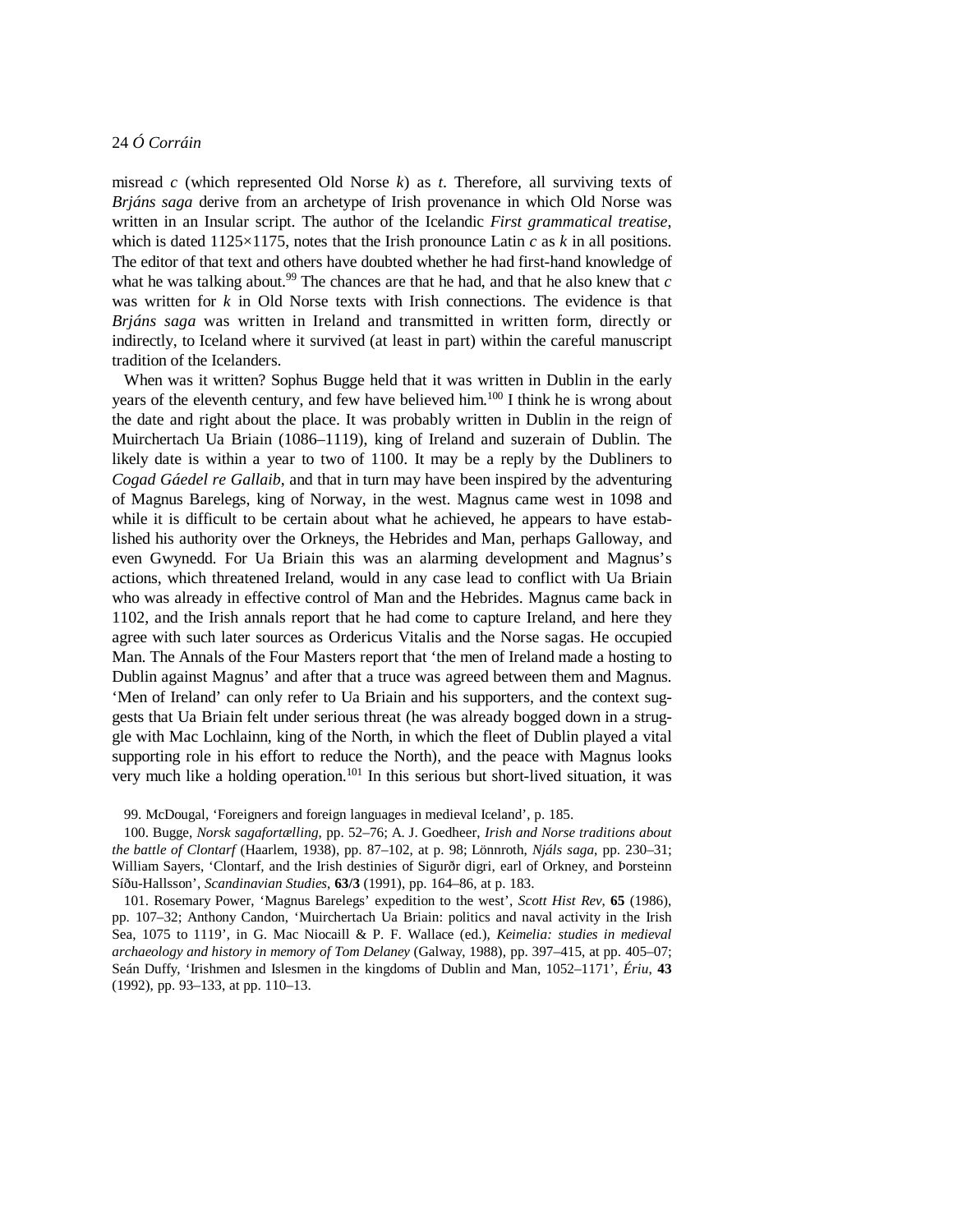essential to keep control of Dublin, which might be tempted to side with Magnus in a bid to recover its former independence under the loose suzerainty of a distant Norwegian king. *Cogad Gáedel re Gallaib* can be read as a blustering historicist assertion of Ua Briain power at a time of crisis addressed especially to the Dubliners but also to other political opponents, including Mac Lochlainn; *Brjáns saga* can be taken as a skilful reply and a diplomatic expression of loyalty within similar historical conventions.<sup>102</sup>

*Brjáns saga* is a finely nuanced reaction to Ua Briain dynastic politics. It states, for example, that Gormlaith is not the mother of any of Brian's children. Historically, this is false: she was the mother of his son, Donnchad, king of Munster (abdicated 1063; †1065). But Donnchad's line was an excluded segment, bitterly hostile to the present king and his family, and the text appears to disinherit his descendants by suggesting that they may not have been Uí Briain at all. Muirchertach was the grandson of Tadc, the beneficiary in *Brjáns saga* of the first miracle of the saintly and martyred king, and thus the divinely chosen ancestor of the legitimate line. All the rest of Brian's children Murchad (and his son Tairdelbach), Conchobar and Fland left no offspring (see table 2). In current dynastic terms, Tadc alone is significant and he has his proper place of honour in *Brjáns saga*. Gormlaith and her son Sitric (by Amlaíb Cuarán, king of Dublin) can be painted as black as one likes because their descendants are no longer important in the Uí Briain kingdom or in its dependent city of Dublin (see table 3), and they are blamed for creating the foreign alliance that led to Clontarf. That battle and the martyrdom of Brian are represented as the work of pagans, apostates and traitors, mostly outsiders from the Hebrides and Orkneys, and the christian burghers of Dublin are carefully exculpated. The Leinstermen, the neighbours of the kingdom of Dublin, are given no role in the events though they had played a major part historically in the actual battle. This is for good diplomatic reasons: Dublin-Leinster relations were important to the city and its interests, and there was no point in reminding the rulers of Leinster of an inconvenient past. No Icelander distant in time and space from the Dublin of *c.*1100 could have written a text so sensitive to the political circumstances of the period nor could the saga have been seriously re-written in Iceland without interfering with its historical integrity. Therefore, the text (so far as it is preserved) is likely to be a faithful copy of the original as it was written in Dublin.

The hagiographical element in the narrative of the death of Brian is also more at home, culturally and politically, in Ireland. The same may be true of the account of Broðir, the regicide, represented as an apostate deacon and sorcerer, and disembowelled by Brian's followers. For Sophus Bugge, Broðir's death is modelled on that of Judas in Acts 1:18, and it is very likely that this context was present to the mind of the writer though, as Bugge says, 'elaborated with refined gruesomeness'.<sup>103</sup>

<sup>102.</sup> This dating hardly conflicts with that of Máire Ní Mhaonaigh, '*Cogad Gáedel re Gallaib*: some dating consideration', *Peritia*, **9** (1995), pp. 354–77.

<sup>103.</sup> op. cit., p. 54.